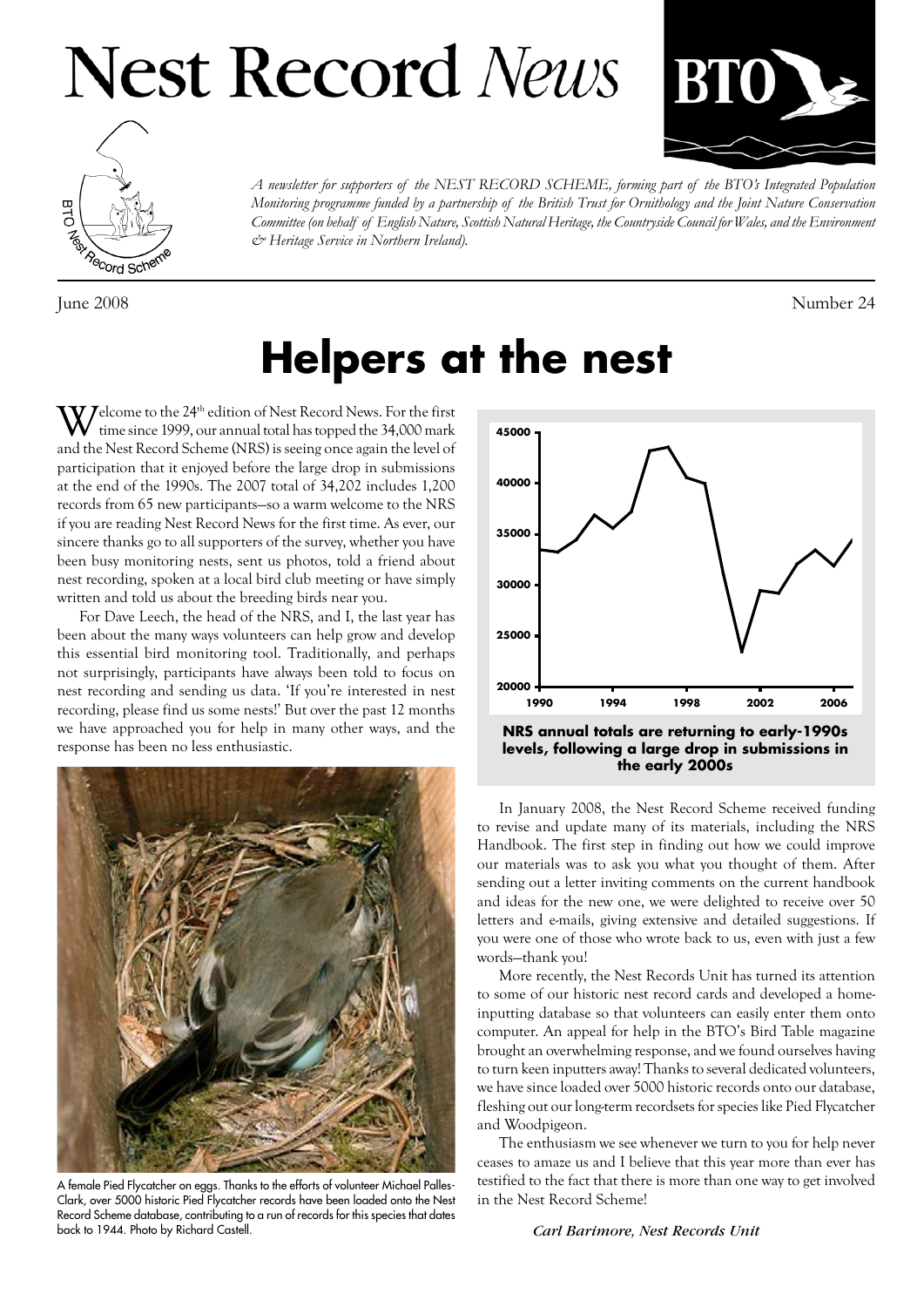## **News from the Nest Records Unit**

### **IPMR 2.3**

In February 2008, version 2.3 of Mark Cubitt's Integrated Population Monitoring Reporter was released. If you using version 2.2 or older, please do upgrade to the latest version as soon as you are able. Version 2.3 is compatible with Windows Vista, so if you have recently upgraded to Vista or bought a new Vista machine, you will now be able to use IPMR. The upgrade also contains enhancements to existing functions and fixes a number of small bugs. As ever, our sincere thanks go to the program's developer, Mark Cubitt, as well as all the testers who have helped to make such an excellent tool for ringing and nest recording. Over 50% of nest recorders now use IPMR to submit their data, so if you haven't yet made the switch, why not give it a go?

### **New Handbook**

Thanks to a recent grant from the BTO's Birds in Trust appeal, the Nest Records Unit is currently redeveloping the majority of its literature, including the NRS Handbook and the NRS web-pages. The handbook is undergoing its first significant revision since 1999 and to ensure that it is as useful as possible for beginners and experienced recorders alike, we have written to a cross-section of NRS participants and asked what they would like to see in the new manual. Our sincere thanks go to everybody who wrote and gave us their ideas—and there were many! Also in development is a brand new concise version of the NRS Handbook; a 'quick start guide' to nest recording. Both these guides will be out in time for the next breeding season, so watch this space!

### **Mentoring scheme**

Part of the Birds in Trust funding has been allocated to the development of a 'mentoring scheme' to aid new NRS participants Similar in some ways to the Ringing Scheme's system of Trainers, we hope to develop a national network of volunteer mentors who would be willing to accompany beginners into the field and teach them some of the basic field skills necessary for finding and recording nests safely and confidently. We believe that just one or two hours in the field with an experienced nest finder can make all the difference for those who are new to nest find finding and recording. If you are interested in this new development, please do get in touch.

### **Nest recording workshops**

On the weekend of the 31st May the BTO held it's very first Nest Recording Workshop at The Wetland Trust's Pannel Valley Nature Reserve in East Sussex. Seven participants attended a weekend spent in the field finding and recording nests with experienced nest finder Tony Davis, who located a remarkable five Sedge Warbler nests, and BTO staff, who found half a Wren's nest. The workshop was generously hosted by the Rye Bay Ringing Group, who provided accommodation and facilities as well as lots of tea and breakfast. Our thanks go to Tony, all the hosts and all the attendees for a fantastic workshop that was enjoyed by all. We have more NRS Workshops planned for 2009, so please keep an eye out. A full report on this workshop will appear in the next edition of Nest Record News.



The Nest Record Scheme's Carl Barimore shows workshop paticipants how to aimlessly prod at nettles in-between finding nests.

### **Contents**

*Please send any articles or letters to the Nest Records Officer, address on the back page.*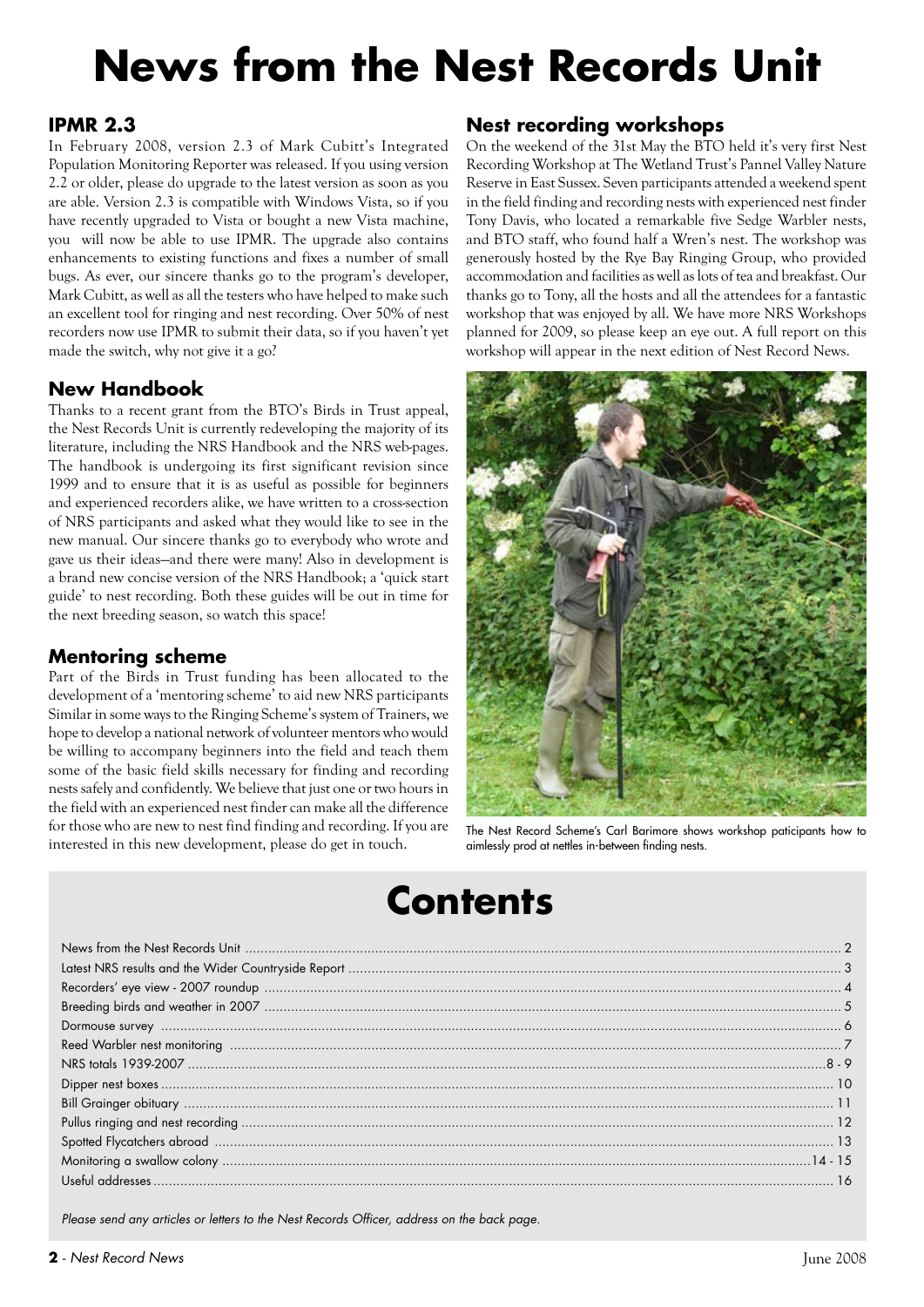## **From the undergrowth to the Internet**

*The culmination of all your hard work finding and recording nests is the production of the annual productivity trends. Dave Leech explains why it's so important to have a look at them.*

Ever found yourself waist deep in a bramble patch, unable to move without something scratching or stinging some part of your person? My last such experience was about forty-eight hours ago and I will admit to having a very fleeting 'why am I doing this again?' moment as the thorns connected fully with the most intimate parts of my anatomy. I, however, have the



privilege of being the The Nest Record Scheme's Dave Leech feels the pain first person to see the whilst descending on a Blackcap nest.

productivity trends that we produce each year as part of the Breeding Birds in the Wider Countryside (WCR) report (www.bto.org/ birdtrends) and the answer is therefore always clear as crystal in my mind—it's because I want to know what's going on. I want to know whether it's a good year for Chiffchaffs or a bad year for Blackbirds on my patch, and I want to know how the data that I'm collecting compare to those that you're gathering at your sites. This curiosity plays as big a part in my desire to record nests as the challenge of actually finding them.

If you haven't had a look at the WCR then you really should. It may have one of the dullest titles of any BTO report, which in itself is a challenge, but it's what's inside that's important. Select any of the 115 species from the drop-down menu, scroll to the bottom of the page and, assuming we receive enough records to generate them, you'll be able to look at the mean figures for laying dates, clutch sizes, brood sizes and failure rates for each year since 1966, displayed as a series of graphs. What's more, the accompanying table above tells you whether there's been a statistically significant change in any of these aspects of breeding success over that time. It's also well worth looking at the NRS Concern List (below), which highlights those productivity declines that may be affecting species' abundance, helping to direct future research.

So, please browse, if nothing else to convince yourself that your records are being put to good use and not just stockpiled! I hope that you enjoy the fruits of your labours and that they continue to spark that all-important curiosity that's so vital to the UK conservation effort.

| <b>Species</b>        | <b>Years on</b><br>list | Significant decline in                          | <b>Breeding Population</b><br>trend | Conservation<br><b>Concern list</b> |  |
|-----------------------|-------------------------|-------------------------------------------------|-------------------------------------|-------------------------------------|--|
| Kestrel               | 2                       | Brood size                                      | >25% decline                        | Amber                               |  |
| Moorhen               | 15                      | Clutch size & Nest Survival (E)                 | Fluctuating                         |                                     |  |
| <b>Ringed Plover</b>  | 11                      | Nest survival (E)                               | Uncertain                           | Amber                               |  |
| Lapwing               | New                     | Nest survival (E)                               | >25% decline                        | Amber                               |  |
| Nightjar              | <b>New</b>              | Brood size*                                     | Uncertain                           | Red                                 |  |
| <b>Tree Pipit</b>     | 2                       | Nest survival (C)*                              | >50% decline                        | Amber                               |  |
| Yellow Wagtail        | 8                       | Brood size*                                     | >50% decline                        | Amber                               |  |
| Grey Wagtail          | 5                       | Clutch size & Brood Size                        | Probably decline                    | Amber                               |  |
| Pied Wagtail          | $\overline{4}$          | Clutch size & Brood size                        | Uncertain                           |                                     |  |
| Dunnock               | 5                       | Nest Survival (C)                               | >25% decline                        | Amber                               |  |
| Whinchat              | 2                       | Nest survival (E)*                              | Probable decline                    |                                     |  |
| <b>Willow Warbler</b> | 9                       | Nest Survival (E)                               | >50% decline                        | Amber                               |  |
| Spotted Flycatcher    | 3                       | Clutch size, Brood size & Nest survival (E & C) | >50% decline                        | Red                                 |  |
| Starling              | 3                       | Brood size                                      | >50% decline                        | Red                                 |  |
| <b>House Sparrow</b>  | $\overline{A}$          | Brood size                                      | >50% decline                        | Red                                 |  |
| Linnet                | 16                      | Brood size and Nest survival (C)                | >50% decline                        | Red                                 |  |
| <b>Bullfinch</b>      | 2                       | Nest survival (E & C)                           | >50% decline                        | Red                                 |  |
| Yellowhammer          | 5                       | Brood size, Nest survival (E & C)               | >50% decline                        | Red                                 |  |
| <b>Reed Bunting</b>   | 16                      | Nest survival (E)                               | >50% decline                        | Red                                 |  |
| Corn Bunting          | 2                       | Brood size*                                     | >50% decline                        | Red                                 |  |

### **NRS Concern List**

\* indicates that the average annual sample size is small (between 10 and 30 records per year). (E) indicates nest survival at the egg stage and (C) indicates nest survival at the chick stage. Breeding population trends are taken from www.bto.org/birdtrends. The Red and Amber Lists of Conservation Concern are available at *http://www.bto.org/psob*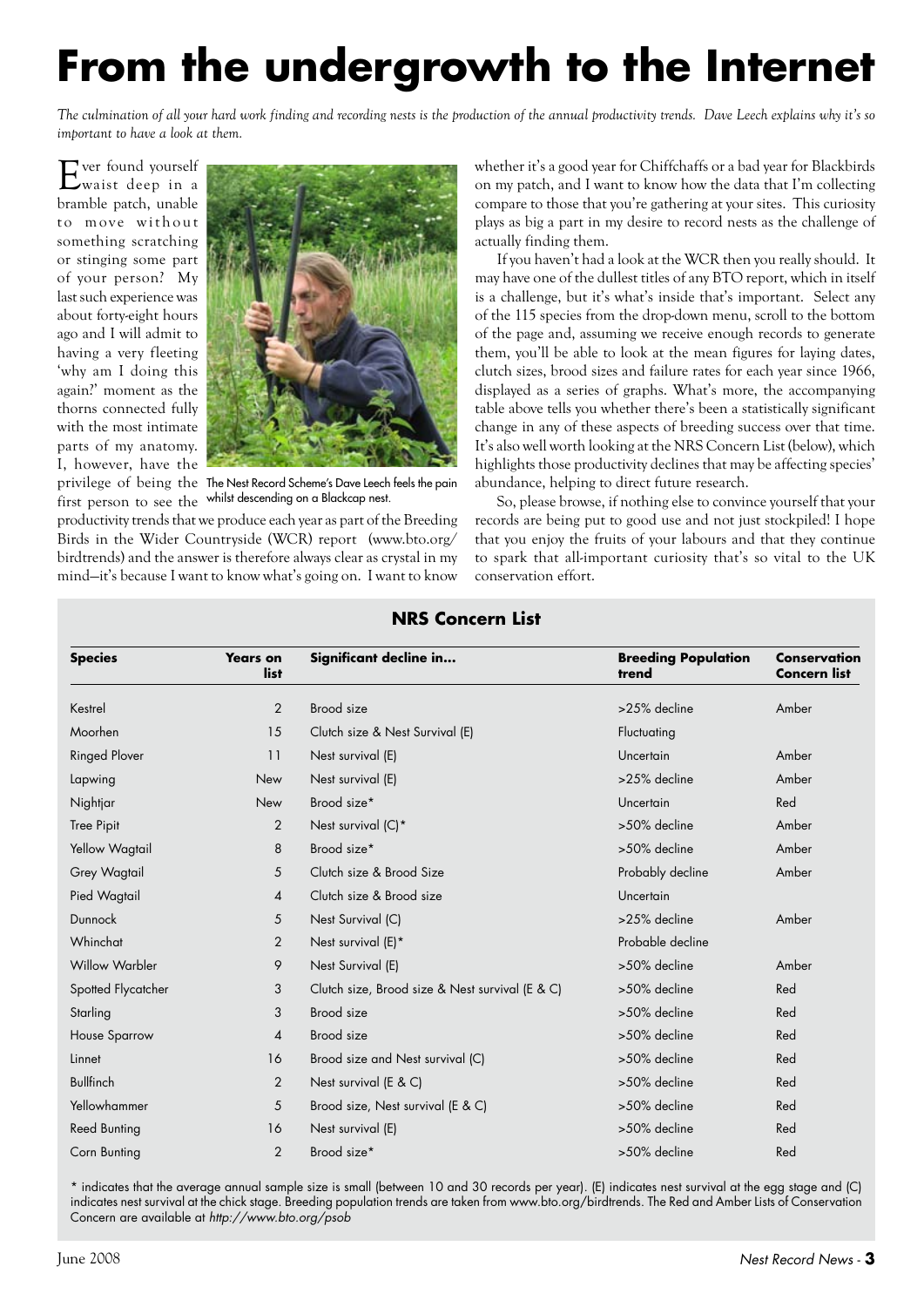## **Recorders' eye view—2007 roundup**

*Each year, the Nest Records Unit receives a host of letters and reports from our recorders, relating their thoughts and observations on the nesting season. As it takes 12 months from the season's end to collate all your nest records and calculate annual trends, we very much welcome these early glimpses of the season from the perspective of those in the field, and are pleased to give a brief summary of your comments in NRN. Please keep your letters coming!*

The 2007 season was one of contrast, both in the weather between the early and latter half of the season, and in the fortunes of our breeding birds. March and April were sunny and dry in most of the country, but this early promise of a good season was not borne out as rain set in for much of May and June, breaking precipitation records in some counties. Many of you complained about not having the opportunity to find and visit nests at all. Some passerines appeared to struggle in the wet conditions, whereas raptors and owls seemingly had little difficulty fledging young.

### **Owls and raptors**

John Massie's article in *NRN 23* detailed the disastrous breeding year for Tawny Owls in 2006 and Barn Owls fared little better that season. Recorders breathed a sigh of relief, then, when the high small rodent population in 2007 resulted in a bumper year for owls and raptors.

Jan Pritchard from Kent, and Kevin Southwell from Buckinghamshire, both celebrated their best year since 2000 for Barn Owl fledging at their respective monitoring sites. Reported failure rates were also low. Alan Ball from Lincolnshire, saw only eight failures from 168 first broods.

After fledging so many young, as many as 50% of Barn Owl pairs moved on to second broods in some of the southern counties monitored by Colin Shawyer, although the majority of these failed at the egg stage. Alan Ball also reported up to 50% of pairs secondbrooding.

Many other recorders were kept busy by prolific raptor nests. John Lawton Roberts, in Clwyd, found that his Buzzards, Barn Owls and Ravens all did very well '...despite the awful weather from May until July.' Alan Ball and Bob Sheppard, from Lincolnshire, witnessed their most productive season ever for their Kestrel and Little Owls and Peter Wilkinson, who has been monitoring raptor boxes in Cambridgeshire for many years, ringed more Kestrel chicks than ever before, most broods containing five or six young.

Tawny Owls started early in some areas. Philip Hanmer, from Northumberland, found an eight-day-old chick on the 22nd April. In contrast, the Grampian Ringing Group's John Massie found the peak laying period on their patch to be two weeks later than usual, following very poor weather from February to mid-March. As in other areas, John reported very high productivity coupled with an abundance of small rodents, although he did note that Tawny Owl site occupancy was lower than expected.

### **Waterbirds**

The incessant rain from May apparently created favourable conditions for a few waterfowl. David Warden, from Bristol, reported '…a record number of Great -crested Grebe nests due to the high water level.' Rex Knight, from West Sussex, was only just able to glimpse the double- and triple-brooding of Moorhen, Coot and Little Grebe pairs on his site, owing to prolific reed growth. He did note, however, that many early attempts were flooded out as water levels first rose. Rye Meads Ringing Group saw the spring rain replenish a water meadow on their patch in Essex, leading to their highest ever breeding totals for Shoveler, Lapwing and Redshank. However, they also noted that nesting success was still very low owing to predation.



A return to form—Tawny Owls had a more successful breeding season in 2007. Photo by Herbet & Howells.

### **Passerines**

The hot weather in March seemingly encouraged resident passerines to make an early start and many people on the NRS online forum noted Blackbird and Robin activity. Not all of these were successful, however, as Vince Lea from Cambridge pointed out: 'Early breeders were thwarted by hard-baked ground, so all Blackbird and most Song Thrush chicks died in April, but later Blackbirds were successful.'

Reports in 2006 of rain halting the breeding attempts of titmice were repeated by many in 2007, with letters and reports making reference to a 'washout' season from May onwards. Vince Lea found well-grown juvenile titmice dead in his boxes, which he attributed to heavy rain during the crucial two months of feeding. Woodwalton Fen, also in Cambridge, saw the highest failure rates for Great Tit since 1992. According to site manager Bryan Nelson, predation was observed to be the main cause, but, as elsewhere, the reserve had exceptionally high levels of rainfall in May (96.6 mm) and June (74.4 mm). The maximum clutch size for both Blue Tit and Great Tit on his site was also the lowest since monitoring began. DL Robinson, from Ilkley in West Yorkshire, echoed the overall sentiment that '…things seemed to fizzle out after a promising start.' However, he noted that his Blue Tits fledged on average 11 days earlier than in 2006.

A few other observers felt that the breeding season was somewhat better than in 2006 and even had favourable weather. Stephen Lemon, in particular, noted that he hadn't observed the titmice failures reported elsewhere at his oak woodland site in London. The majority of his Blue Tit nests fledged large broods of up to 15, and only one late nest suffered the loss of all young. His Great Tits were slightly less successful, with 30% of attempts failing at the young stage and 12% deserting at the egg stage, which Stephen thought was probably owing to predation of the adults. Bob Harris found mostly positive signs of breeding in North Wales and his Pied Flycatcher boxes gave up almost 80 pulli for ringing.

Finally, the Rye Meads Ringing Group made an interesting discovery in their reedbed in Essex, according to Toby Spall: 'The early Cuckoo in a Sedge Warbler nest is particularly intriguing. The egg was laid at an early date—too early for the birds to accept it—and it strongly resembled the illustration of a Great Reed Warbler egg in Colin Harrison's guide. Possibly the bird was an overshoot; we will never know.'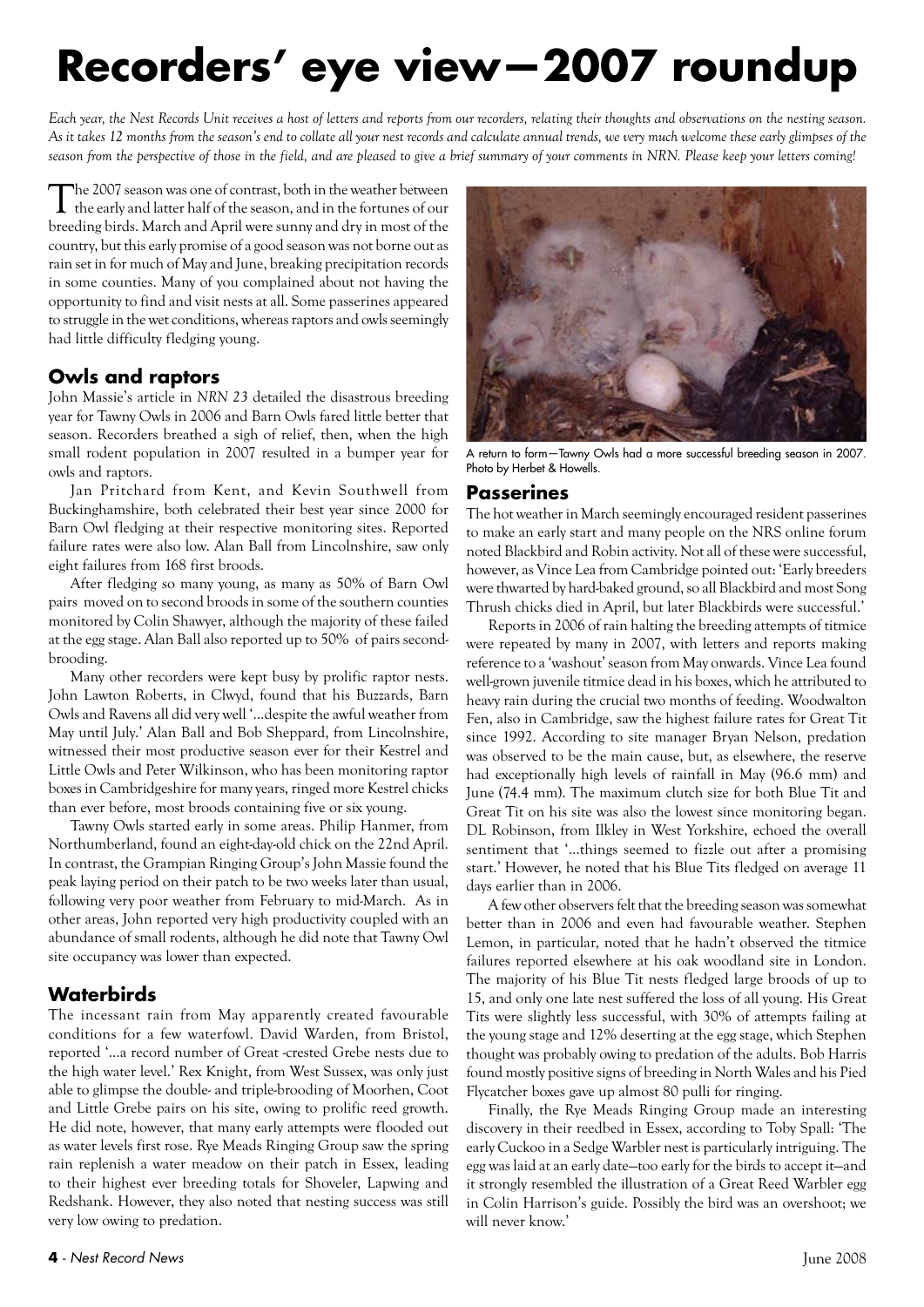## **Breeding birds and weather in 2007**

*BTO Research Biologist David Glue charts a roller coaster ride of extreme weather events in 2007: from unprecedented winter warmth and recordbreaking April heat, to the wettest early summer (May-July) on record. These conditions had a substantial impact on the timing and productivity of the UK's breeding birds, as described to the BTO's Nest Record Scheme by nest recorders, ringers, reserve wardens and BBS Surveyors.*

### **Mild winter triggers early nesting**

Rarely, in recent times, have successive winters been so different in character. Winter 2005/06 was the coldest in a decade and saw little mid-winter nesting activity, but New Year 2007 was a return to the recent warming theme, with daily temperatures 2.8°C above the norm and the mildest January since 1921.

As temperatures topped a 'spring-like' 12–14°C mid-month, with scarce night frosts, active nests of species such as Blackbird, Robin and Woodpigeon were noted in some warm coastal and suburban settings. In the final week of January, noteworthy nesting activity included Great Crested Grebe incubating clutches in parkland (Glos) and in a tidal stretch of the River Thames (Surrey), Grey Heron feeding 'branching' young (north Solent, Hants) and Tawny Owl tending fledged broods beside the Grand Union Canal

(Northants) and in an overgrown quarry (Grampian Region).

By St. Valentine's Day, 16 species had been reported to the NRS as having nests holding eggs or young, double that during the previous spring and maintaining the recent trend towards earlier egg-laying and 'unseasonal' mid-winter nesting.

### **Winter fruit bounty boosts nesting tits**

Bright and breezy conditions heralded a mixed bag 'Manyweather' March. High pressure conditions from the 10<sup>th</sup> brought generous warmth and a surge in reports of nest refurbishment, building and egg-laying by a broad array of species including Little Egret, Woodcock, Red Kite, Raven, Dipper and Ring-necked Parakeet. A few Swallow returned to prime territories



pathfinder Blackcap, Chiffchaff and A Whitethroat nest in undergrowth. In some parts of the country, many ground-nesting birds' nests were flooded out during the May deluge.

by the month's end, but many migrants were checked by a bottleneck of unsettled cyclonic weather in the Mediterranean Basin, mirroring events during the two previous springs.

The record-breaking heat in April, with temperatures 3.1°C above average and bountiful sunshine (eclipsed only by 1893), triggered a spate of egg-laying by dabbling duck, rails, Grey Heron, Lapwing and thrushes over Easter. However, progressively parched conditions on farm and wetland sites checked some of this activity.

Great Tit overwintered in strength, bolstered by the rich wild winter larder, and many modest-sized broods ultimately fledged. With vegetation growth and emergence of free-flying insects two to three weeks advanced, nestbox scheme operators as far afield as Devon, Oxford, Nottingham and Scottish Borders noted a mismatch between the peak in defoliating small caterpillar prey and developing young tits. Many young losses were charted at the IP/FS stage as parent birds struggled in the late May rains. Great Tit and Nuthatch alike had enough time to re-lay, the second-broods fledging in early July, recalling 'Pre-Global Warming' days for old lags.

### **May downpours check nesting raptors**

The rich legacy of lush grasses from mild, damp winter weather, combined with a wealth of hedgerow berries, forest mast and conifer seeds, filtered up through the energy food chains. Boosted by peak populations of small rodents (in sharp contrast to 2006), many owls and diurnal raptors laid large clutches and often tended sizeable families. However, persistent cool, cloudy and often windy weather in a lacklustre June, the wettest since 1914, made brooding and hunting increasingly difficult and deserted clutches and infanticide featured widely. Over one-third of Barn Owls had enough energy reserves to relay and raise second broods in some areas.

In the final week of May, monsoon-like deluges from slowmoving rain-belts trundling up from France tore the heart out of the breeding season at a crucial phase for certain birds.

> Coastal colonies of Black-headed Gull, terns and Oystercatcher were swamped, streamside nests of Sand Martin, Common Sandpiper and Kingfisher were chilled and opennesting farmland Skylark, pipits, chats and warblers were trapped by rapidly rising water levels.

### **Midsummer showers depress migrants**

July finally defied the recent warming trend, with monthly daily temperatures 1.1°C below average. Fortunately for vulnerable nesting passerines, temperatures remained fractionally above average by night under cloudy skies, though down by a chilly 2-3°C by day.

Intense deluges from electrical storms contributed to the wettest May–July on record and a second destructive episode hit nesting birds

during 19–20<sup>th</sup>, the heaviest rains being recorded at Brize Norton, Oxon (127 mm) and Pershore, Worcs (145 mm). Flooded homes and human misery extended from Gloucester and Oxford to East Yorkshire while riparian, farmland and coastal breeding birds were hard-hit in many areas. Intense rains flattened the nests of scrub and *Acrocephalus* warblers, leaving many with limited time to lay again.

Certain soil-invertebrate and insect eating birds prospered, though—Robin, Wren and Starling often rearing twin broods and Blackbird and Song Thrush raising three families in places. Swifts searching for aerial plankton high above humid active weather fronts managed to raise broods of two to three young.

A brief taste of 'high summer' was had in early August, as anticyclonic conditions pushed temperatures to a hot, humid 30.3°C at Heathrow Airport on the 9<sup>th</sup>. Conditions favoured late nesting thrushes, hirundines and doves. The damp and windy theme quickly returned mid-month, as a premature autumnal low pressure swept further torrential rains. For many UK birds, an early spring that promised so much stuttered and closed like a damp squib.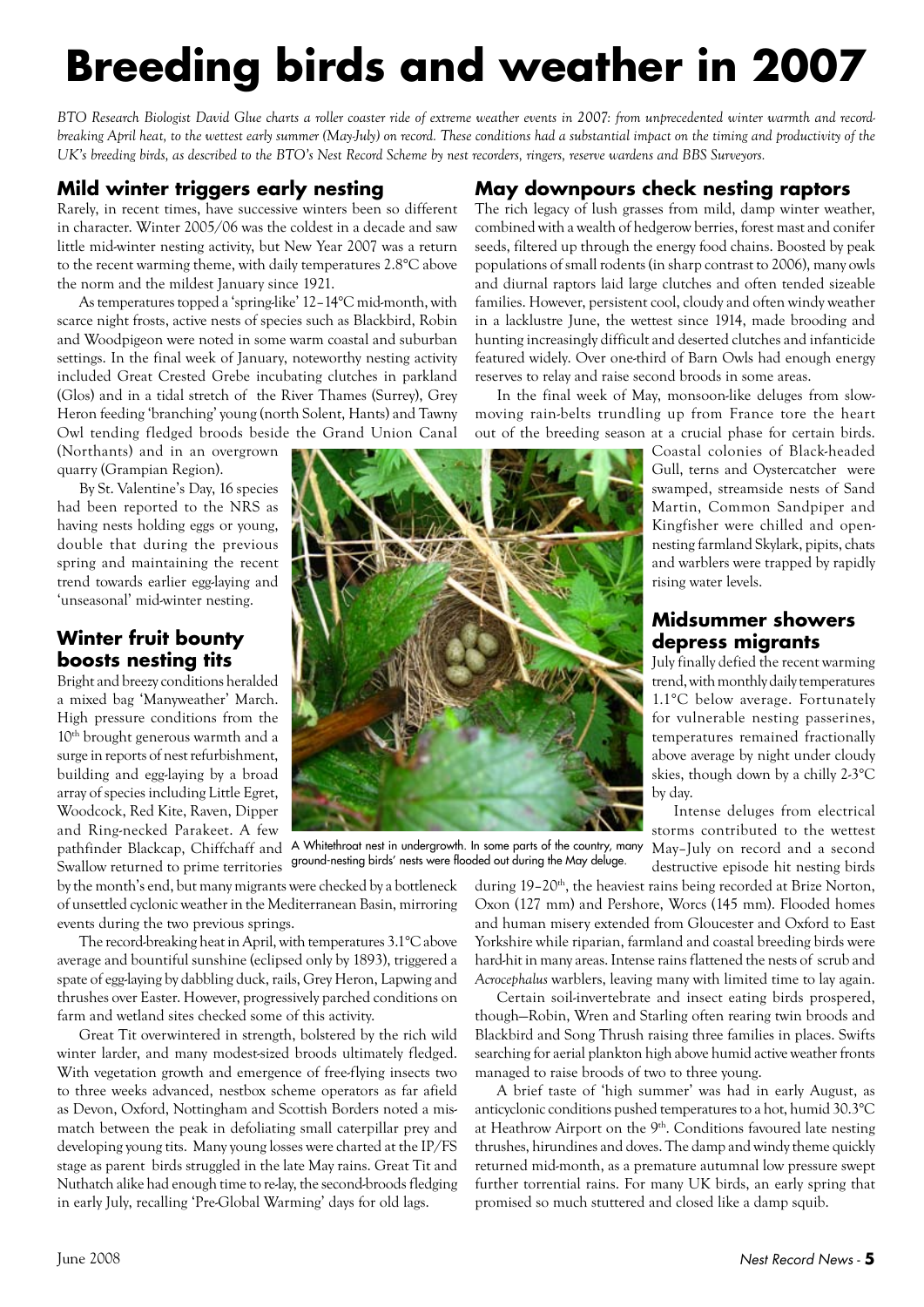### **Rodent records required**

The Peoples' Trust for Endangered Species (PTES) was established in 1977 to fund national and international research and ensure a future for many threatened species throughout the World. The Charity is a lead partner on both the Stag Beetle and Noble Chafer Biodiversity Action Plans. We are currently undertaking a national Traditional Orchard Survey and we have been involved in dormouse conservation for many years.

There are native populations of dormice in the Lake District and Northumberland but otherwise they have generally been lost from England's northern and midland counties. They are now mostly confined to the southern counties of England and south Wales and along the Welsh border. PTES have, along with Natural England, been instrumental in reintroducing dormice to counties where they have been lost and efforts to re-establish populations are ongoing.

PTES manages and co-ordinates the National Dormouse Monitoring Programme (NDMP) which was initiated about 15 years ago and remains the only long-term national small mammal monitoring programme. To participate within the NDMP, a minimum of 50 dormouse nest boxes are sited within a wood known to contain dormice. These are checked each month between April and November by a licensed dormouse worker and the sex, weight and condition of any animals found is recorded. The data collected is used to construct a population trend for the Hazel Dormouse.



A Hazel Dormouse being inspected during a survey of nesting boxes. Photo by Nida Al-Fulaji.

PTES has recently taken responsibility for the National Dormouse Inventory, which comprises a list of sites where dormouse presence has been recorded. These records have come from two national 'nut hunts' that were undertaken in 1993 and 2001 along with data from the NDMP, observations from local mammal recorders and casual sitings from members of the public. The data that make up the National Dormouse Inventory is used to produce the current dormouse distribution map, which can be viewed at *http://www.searchnbn.net/* (type 'dormouse' into the search box). As custodians of the National Dormouse Inventory, the PTES is eager to collect more records of dormouse sitings in the UK, which means we need your help! If you see a dormouse, please send a record of your siting, including a grid reference, a date and ideally a photograph, to:

> *Ian White People's Trust for Endangered Species 15 Cloisters House 8 Battersea Park Road London SW8 4BG Tel. 020 7498 4533 Fax. 020 7498 4459 E-mail: Ian@ptes.org*

### **Top nest recorders in 2007**

National Trust, Farne Islands (NTF) 2420 • Bob Danson (RD) 878 • John Brook and Reg Cooke (BRC) 867 • Merseyside Ringing Group (MRG) 836 • Birklands Ringing Group (BRG) 612 • Sorby Breck Ringing Group (SOBG) 454 • David Warden (DWA) 453 • Ian Spence (IMS) 410 • East Dales Ringing Group (EDRG) 408 • Ron Louch & Dave Thompson (L/T) 390 • Robert Batty & Nick Bateman (REB) 389 • Newbury Ringing Group (NERG) 386 • John Lawton-Roberts (JALR) 378 • Lancaster & District Birdwatching Society (LDBW) 374 • Matt Prior (MGPR) 348 • Neville Powell (NBP) 324 • Andy Ball (AGBA) 317 • Robert Stevens (RS) 316 • Kevin Briggs (KBR) 314 • Souder Ringing Group (SDRG) 301 • Reginald Lanaway (RJL) 294 • John Lloyd (JVL) 293 • Annelie Mattisson (AMA) 292 • Peter Roe (PER) 286 • Neil Croton & Mike Tyler (CRTY) 284 • Mike Netherwood & Mick Cook (MCMN) 282 • Rye Meads Ringing Group (RMRG) 268 • Colin Davison (CD) 260 • Geoff Myers (GWM) 258 • Arden Ringing Group (ARG) 254 • Foulney Island Reserve (FI) 244 • Manx Ringing Group (MANX) 243 • Dave Francis (DMF) 242 • Bob Swann & Rob Swann (RLS) 233 • Stanford Ringing Group (STAR) 226 • Peter Robinson (PJR) 222 • Dave Hazard (DAVH) 218 • Dartford Ringing Group (DRG) 215 • North-west Norfolk Ringing Group (NWNR) 213 • Kane Brides (KABR) 213 • Edward Cowley (EXC) 210 • Northumbria Ringing Group (NRG) 210 • Roy Rhodes (RORH) 206 • Mike Russell (MDR) 205 • David Myers (DAM) 203 • Tom Dewdney (TGD) 189 • Frank Mawby (FJM) 178 • Alan Old (ABO) 176 • Julian Driver (JDR) 173 • Paul Robinson (PARO) 171 • Anne Goodall (AEG) 171 • Paul Holness (PRH) 163 • Tees Ringing Group (TERG) 163 • Jerry Lewis (JMSL) 162 • Ronald Turkington (RHT) 161 • Alan Lowe (ALA) 161 • Keith Seaton (KJS) 159 • Nigel Cleere (NICL) 154 • Philip & Sara Bone (PHBO) 152 • Bristol Naturalists' Society (BNS) 152 • Peter Johnson (PEJJ) 148 • Farlington Ringing Group (FRG) 145 • Cwm Clydach RSPB Reserve (CWMC) 145 • Max Meadows (MOM) 144 • Derek Holman & Karl Ivens (DHKI) 143 • Jonathan Lingard (JOLI) 139 • Garth Lowe (GAL) 133 • Jan Pritchard (JAP) 128 • South Devon Nestbox Group (SDNG) 128 • South Nottinghamshire Ringing Group (SNRG) 127 • John Holt (J&CH) 124 • Treswell Wood IPM Group (TWIG) 121 • Alan Burgess (ACB) 120 • Doug Wright & Rebecca Gladwin (JDWR) 120 • Scott Jarvis (SAJ) 119 • Jeremy Gates (JEG) 118 • Jim Hodson (JMH) 116 • Spurn Point Bird Observatory (SPBO) 114 • Isabel Hildred (IPDH) 114 • Ken Arthur (KSA) 114 • Mike Rogers (MHR) 112 • Sean Morris (SEJM) 111 • Robin Husbands (ROXH) 109 • Swale Wader Group (ROS) 108 • Rye Bay Ringing Group (RBRG) 106 • Peter Goodlad (PG) 105 • Peter Wilson (PEWI) 104 • Simon Cox (SICO) 102 • Grampian Ringing Group (GRG) 102 • Stephen Lemon (STLE) 102 • Robert Smith (SMI) 102 • Nigel Goodgame (NIGO) 101 • British Trust for Ornithology/Nunnery RG (BTO) 101 • Duncan Hood (DAH) 101 • Felicity Burge (FB) 100 • Nicholas Watts (PNW) 100 • Nigel Lewis (NJL) 100 • Ali Cooper (ACO) 99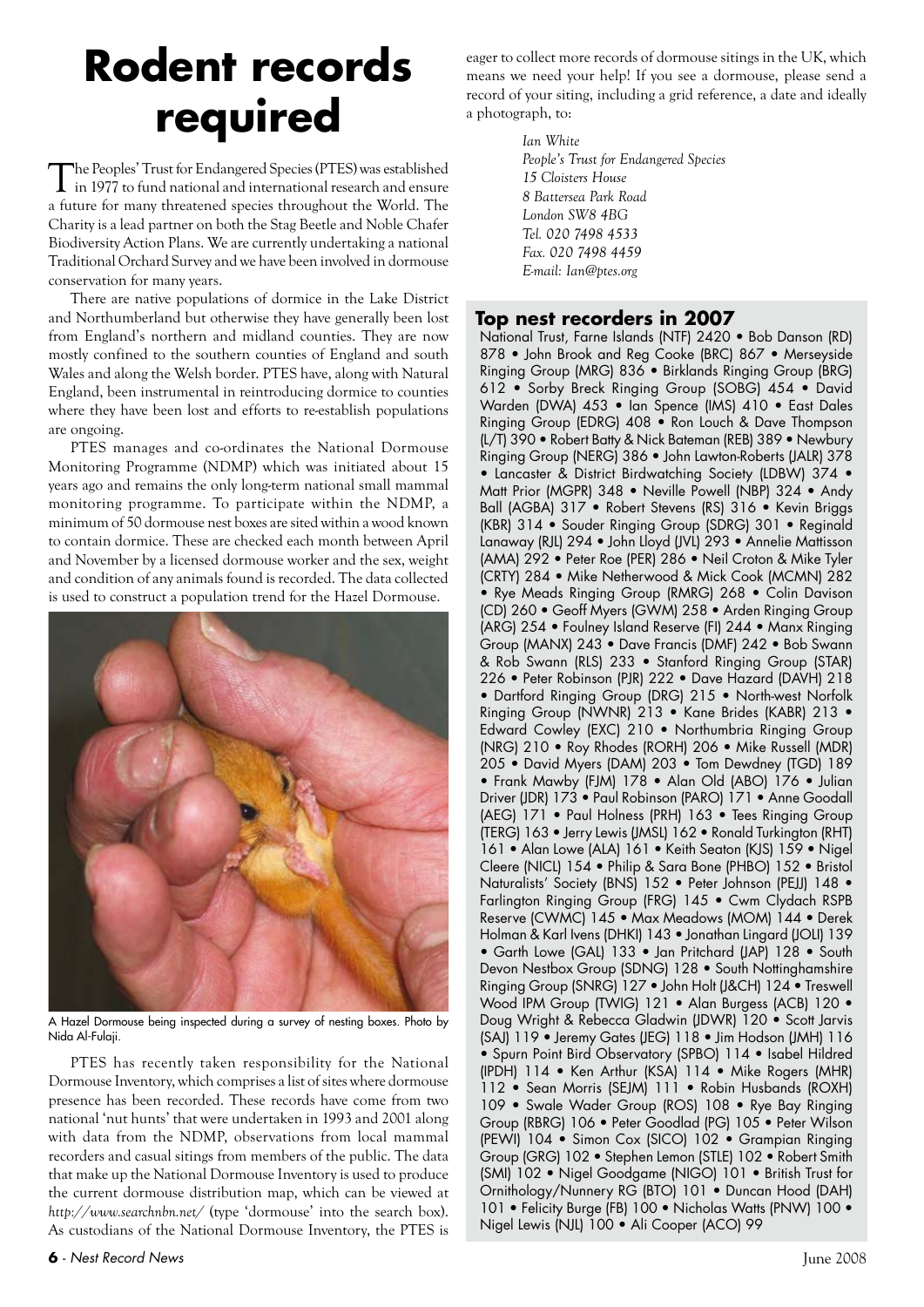## **Reed all about it**

*Monitoring Reed Warblers tends to be quite a different process to finding and recording the nests of other warblers. Suitable reed beds need to be found and waders are essential. Once a site is successfully in operation, however, it is often possible to monitor large numbers of nests. The two largest REEWA nest recorders each send in more than 100 records per year! David Warden, who has been studying the species for over 30 years, gives a few tips.* 



The BTO received 241 Reed Warbler records in 2007, of which 60% were sent in by our top four REEWA recorders. Photo by John Cranfield.

y study area is at a public drinking water supply reservoir which is also used for trout fishing and for sailing. It is some 1200 acres in area with mainly naturally vegetated banks. Most of the reed beds are in the southern half of both east and west banks and are partly within a designated nature reserve. The whole lake is a Site of Special Scientific Interest.

In April of each year I look for two things: the level of the water and how well the dead reeds of the previous year have survived. Water levels fluctuate widely and when they have been kept high over winter, wind and wave action can lead to loss of the previous years` dead reed cover. Reed management by the water company is dependent on water levels in autumn and cannot take place if the level is high. At most, it involves cutting blocks of reed to create maximum "edge effect".

Depending upon what I find at this preliminary visit, I decide whether tracks used in previous years can be used again or whether it will be necessary to choose new ones. I try to make tracks through what look like the most attractive areas for Reed Warblers. The preferred nesting areas have a mixture of new and old reeds, are not too dense and are not in the centre of large reed beds. Whether or not the reed is growing in water appears to be unimportant. Because of the fluctuations in water level, early nests are usually over water while later ones are often over relatively dry ground. The earliest nests are frequently in entirely dead reed tangles and sited quite low.

It is not necessary to actually cut reeds to create tracks; all that is needed is to walk the same path consistently over the season. This has the advantage of keeping the tracks narrow, which in turn helps to prevent 'reed fall' later in the season, when a combination of heavy rain and wind can cause areas of strongly growing reed to collapse. Reed fall can destroy nests and also make follow-up visits impossible.

Having decided on the best areas, I eagerly await the arrival of the Reed Warblers! Males arrive first and the reed beds can soon fill with song. At this stage I walk quietly along my tracks looking for signs of nest building to the right and left but not pausing to mark nests yet. Some of these first attempts may be dismantled but others progress to completed nests. The fully-built nests I then mark and number. The cheapest and easiest method I have found is to use masking tape—the sort used by painters when painting windows to protect glass from paint – and an indelible marking pen. I fold a short length of tape torn from the roll around a stem close to the nest and number it. This is durable enough for a whole season and, if the reed survives winter and the tape is still legible the following year, can occasionally be used again if a nest is built near enough the following season!

Once the nests are marked I try to revisit during incubation and at roughly five to seven day intervals, carrying rings with me so that the young can be marked at the optimum stage. After ringing the young, I try to make one more visit to determine the final nest outcome and see if any chicks have died in the nest. Since any one track will usually run alongside a number of nests at varying stages, final visits can usually be made during the 'round' and it is not usually necessary, except at the very end of the season, to make special visits to particular nests.

Depending on what is found, it may be necessary to extend tracks or create new ones during the season. However, it is very important to keep to the tracks once established in order to re-locate nests already found. One bit of reed bed looks much like another, especially when the reeds are high, and it can be as easy to get lost as it can be to lose a nest!

It is not possible to find all nests using this method but I have found it to be the best compromise between locating significant numbers of nests and causing minimum disturbance to the birds and the habitat.

### **From 241 REEWA records to only 26 SEDWA. The 2007 totals by observer...**

| Rye Meads R.G.         | 7              |                        |
|------------------------|----------------|------------------------|
| Jeremy Gates           | 4              |                        |
| <b>Richard Castell</b> | 3              | Photo by Glenn Bishton |
| <b>Brian Standley</b>  | $\overline{2}$ |                        |
| <b>Colin Davison</b>   | $\overline{2}$ |                        |
| John Callion           | $\overline{2}$ |                        |
| John Brook             | $\overline{2}$ |                        |
| John Walshe            | 1              |                        |
| Fylde R.G.             | 1              |                        |
| A.R. Scott             | $\mathbf{1}$   |                        |
| Melvyn Preston         | $\mathbf{1}$   |                        |
| Total                  | 26             |                        |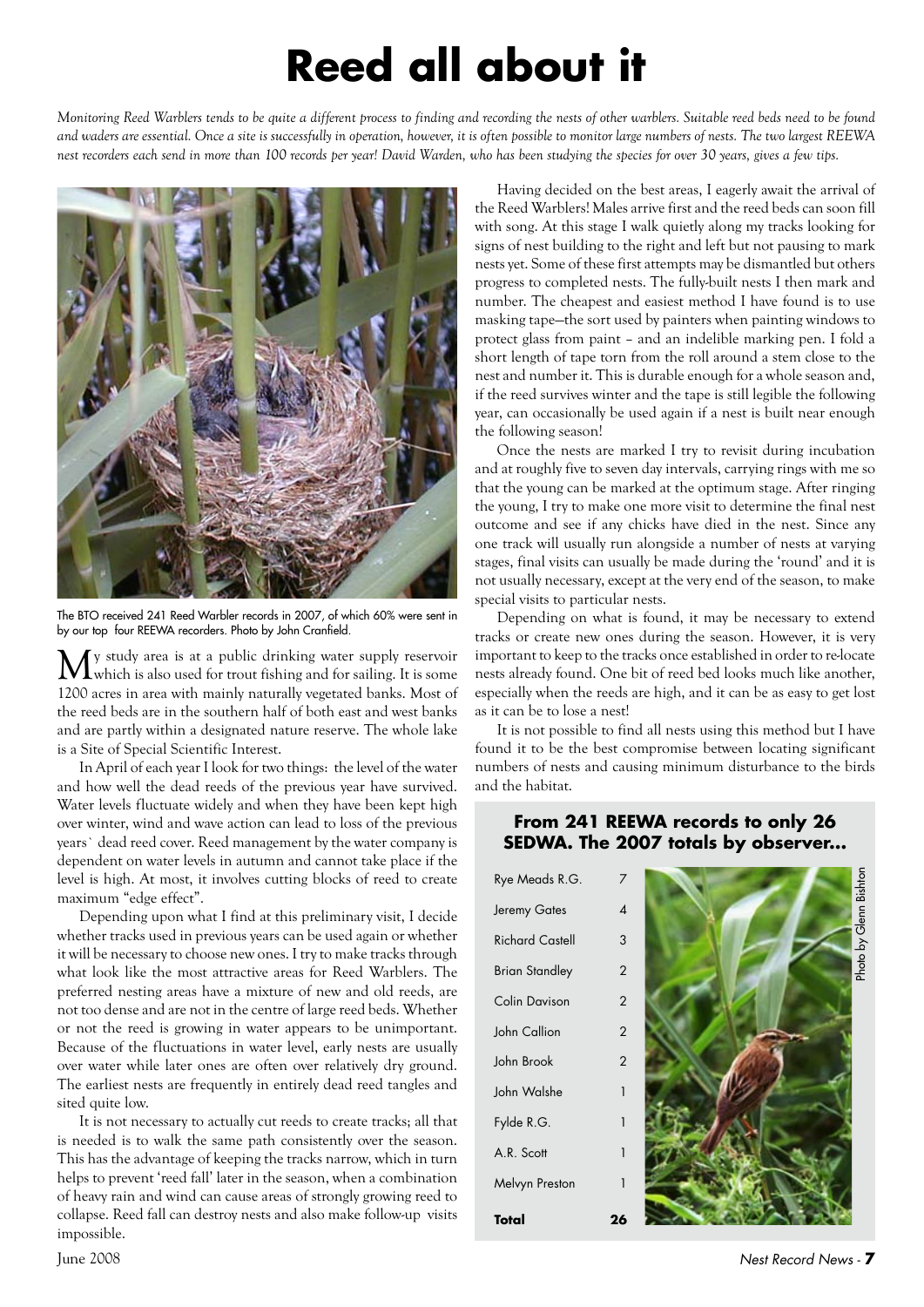### **Nest Record Scheme totals 1939–2007 (as of 01/05/07)**

| <b>Species</b>              | Code         | 2006           | 2007                     | <b>TOTAL</b>   | <b>Species</b>             | Code         | 2006          | 2007           | <b>TOTAL</b> |
|-----------------------------|--------------|----------------|--------------------------|----------------|----------------------------|--------------|---------------|----------------|--------------|
| Red-throated Diver+         | <b>RETDI</b> | 11             | 23                       | 2424           | Merlin <sup>+</sup>        | <b>MERLI</b> | 85            | 40             | 3878         |
| <b>Black-throated Diver</b> | <b>BLTDI</b> | 4              | $\overline{\phantom{a}}$ | 233            | Hobby <sup>+</sup>         | <b>HOBBY</b> | 58            | 62             | 1071         |
| Little Grebe                | <b>LITGR</b> | 35             | 51                       | 2677           | Peregrine <sup>+</sup>     | <b>PEREG</b> | 92            | 85             | 3357         |
| <b>Great Crested Grebe</b>  | <b>GRCGR</b> | 49             | 129                      | 4129           | <b>Red Grouse</b>          | <b>REDGR</b> | 1             | $\overline{1}$ | 851          |
| Red-necked Grebe            | <b>RENGR</b> |                |                          | 1              | Ptarmigan                  | PTARM        |               |                | 131          |
| Slavonian Grebe             | <b>SLAGR</b> |                | $\sqrt{2}$               | 198            | <b>Black Grouse</b>        | <b>BLAGR</b> |               | 1              | 81           |
| <b>Black-necked Grebe</b>   | <b>BLNGR</b> |                | 1                        | 31             | Capercaillie               | <b>CAPER</b> |               |                | 91           |
| Fulmar                      | <b>FULMA</b> | 197            | 335                      | 7478           | Red-legged Partridge       | RELPA        | 8             | 3              | 489          |
| Manx Shearwater             | <b>MANSH</b> |                |                          | 629            | Chukar                     | <b>CHUKA</b> |               |                | -1           |
| Storm Petrel                | <b>STOPE</b> |                |                          | 92             | Grey Partridge             | <b>GREPA</b> |               | 2              | 868          |
| Leach's Petrel              | <b>LEAPE</b> |                | 17                       | 24             | Quail                      | QUAIL        |               |                | 16           |
| Gannet                      | <b>GANNE</b> |                |                          | 33             | Pheasant                   | <b>PHEAS</b> | 29            | 27             | 2300         |
| Cormorant                   | <b>CORMO</b> | 46             | 72                       | 2330           | Golden Pheasant            | <b>GOLPH</b> |               |                | 6            |
| Shag                        | SHAG.        | 345            | 382                      | 15070          | Lady Amherst's Pheasant    | LAAPH        |               |                | $\mathbf{1}$ |
| <b>Bittern</b>              | <b>BITTE</b> |                |                          | 39             | Water Rail                 | <b>WATRA</b> |               | 3              | 105          |
| Night Heron                 | <b>NIGHE</b> |                |                          | 3              | Corncrake                  | <b>CORNC</b> |               |                | 32           |
| Little Egret                | <b>LITEG</b> |                | 19                       | 56             | Moorhen                    | <b>MOORH</b> | 302           | 281            | 24209        |
| <b>Grey Heron</b>           | <b>GREHE</b> | 121            | 179                      | 8278           | Coot                       | COOT.        | 485           | 498            | 20173        |
| Spoonbill                   | <b>SPOON</b> |                |                          | 2              | Oystercatcher              | <b>OYSTE</b> | 300           | 354            | 17925        |
| <b>Mute Swan</b>            | <b>MUTSW</b> | 157            | 160                      | 6736           | <b>Black-winged Stilt</b>  | <b>BLWST</b> | $\mathcal{I}$ |                | 3            |
| Whooper Swan                | WHOSW        | 1              | 1                        | 23             | Avocet                     | <b>AVOCE</b> | 23            | 36             | 874          |
| Greylag Goose               | <b>GREGO</b> | 41             | 44                       | 918            | Stone Curlew               | <b>STOCU</b> |               |                | 425          |
| Snow Goose                  | <b>SNOGO</b> |                |                          | 8              | Little Ringed Plover       | <b>LIRPL</b> | 76            | 80             | 2660         |
| <b>Bar-headed Goose</b>     | <b>BAHGO</b> | 4              |                          | 9              | <b>Ringed Plover</b>       | <b>RINPL</b> | 181           | 172            | 10773        |
| Canada Goose                | CANGO        | 108            | 82                       | 4641           | Kentish Plover             |              |               |                | 19           |
| <b>Barnacle Goose</b>       | <b>BARGO</b> | 1              |                          | 71             | Dotterel                   | <b>DOTTE</b> |               |                | 260          |
| <b>Egyptian Goose</b>       | <b>EGYGO</b> | 3              | 8                        | 124            | <b>Golden Plover</b>       | <b>GOLPL</b> | 2             | 6              | 922          |
| Shelduck                    | SHELD        | 10             | 6                        | 353            | Lapwing                    | <b>LAPWI</b> | 246           | 304            | 27394        |
| Ruddy Shelduck              | <b>RUDSH</b> |                |                          |                | Temminck's Stint           | <b>TEMST</b> |               |                |              |
| Mandarin                    | <b>MANDA</b> | 41             | 30                       | 679            | Purple Sandpiper           | <b>PURSA</b> |               |                | 4            |
| Wigeon                      | <b>WIGEO</b> | 1              |                          | 187            | Dunlin                     | <b>DUNLI</b> |               | 2              | 568          |
| Gadwall                     | <b>GADWA</b> | 18             | 11                       | 211            | $R \cup ff$                | RUFF.        |               |                | 4            |
| Teal                        | TEAL.        | 1              |                          | 237            | Snipe <sup>+</sup>         | <b>SNIPE</b> | 2             | 7              | 1839         |
| Mallard                     | MALLA        | 121            | 132                      | 9482           | Woodcock                   | <b>WOODC</b> | 6             | $\overline{7}$ | 672          |
| Pintail                     | PINTA        |                |                          | 23             | <b>Black-tailed Godwit</b> | <b>BLTGO</b> |               | 2              | 41           |
| Garganey                    | GARGA        |                |                          | 11             | Whimbrel                   | <b>WHIMB</b> |               |                | 60           |
| Shoveler                    | <b>SHOVE</b> | 10             | 7                        | 219            | Curlew <sup>+</sup>        | <b>CURLE</b> | 13            | 20             | 3077         |
| <b>Red-crested Pochard</b>  | <b>RECPO</b> |                |                          | 1              | Redshank <sup>+</sup>      | <b>REDSH</b> | 10            | 45             | 3395         |
| Pochard                     | <b>POCHA</b> | 11             | 11                       | 225            | Greenshank                 | <b>GRESH</b> |               |                | 192          |
| <b>Tufted Duck</b>          | <b>TUFDU</b> | 10             | 9                        | 1337           | Wood Sandpiper             | <b>WOOSA</b> |               |                | 2            |
| Scaup                       | <b>SCAUP</b> |                |                          | 1              | <b>Common Sandpipert</b>   | <b>COMSA</b> | 18            | 26             | 1634         |
| Eider                       | EIDER        | 302            | 412                      | 10052          | Red-necked Phalarope       | <b>RENPH</b> |               |                | 163          |
| Common Scoter               | COMSC        |                |                          | 43             | Arctic Skua                | <b>ARCSK</b> |               | 2              | 373          |
| Goldeneye                   | <b>GOLDE</b> | 4              | $\overline{\mathcal{A}}$ | 250            | Great Skua                 | <b>GRESK</b> | 2             | 3              | 429          |
| Red-breasted Merganser      | REBME        | 1              |                          | 288            | Little Gull                | <b>LITGU</b> |               |                | 3            |
| Goosander                   | GOOSA        | 13             | 9                        | 395            | Mediterranean Gull         | <b>MEDGU</b> | $\mathbf{I}$  | 9              | 29           |
| <b>Ruddy Duck</b>           | <b>RUDDU</b> | 4              | 5                        | 179            | <b>Black-headed Gull</b>   | <b>BLHGU</b> | 48            | 43             | 10036        |
| Honey Buzzard               | <b>HONBU</b> | 15             | 12                       | 134            | Common Gull                | <b>COMGU</b> | 54            | 67             | 5625         |
| Red Kite                    | <b>REDKI</b> | 86             | 122                      | 433            | Lesser Black-backed Gull   | <b>LBBGU</b> | 15            | 6              | 4679         |
| White-tailed Eagle          | <b>WHTEA</b> |                | $\sqrt{2}$               | $\overline{c}$ | Herring Gull               | <b>HERGU</b> | 78            | 128            | 7597         |
| Marsh Harrier               | <b>MARHA</b> | $\overline{c}$ | $\overline{z}$           | 108            | Great Black-backed Gull    | <b>GBBGU</b> | 4             | 6              | 3487         |
| <b>Hen Harrier</b>          | <b>HENHA</b> | 54             | 37                       | 1952           | Lesser Crested Tern        | <b>LECTE</b> |               |                | 5            |
| Pallid Harrier              | PALHA        |                |                          | 1              | Kittiwake                  | <b>KITTI</b> | 625           | 756            | 17876        |
| Montagu's Harrier           | <b>MONHA</b> |                | 1                        | 45             | Sandwich Tern              | SANTE        |               |                | 1814         |
| Goshawk                     | GOSHA        | 84             | 102                      | 1255           | Roseate Tern               | <b>ROSTE</b> | 100           | 76             | 1269         |
| Sparrowhawk+                | <b>SPARR</b> | 67             | 46                       | 5659           | Common Tern                | <b>COMTE</b> | 271           | 242            | 8256         |
| <b>Buzzard</b>              | <b>BUZZA</b> | 212            | 244                      | 7009           | Arctic Tern                | <b>ARCTE</b> | 472           | 556            | 12406        |
| Golden Eagle                | <b>GOLEA</b> | 20             | 13                       | 641            | Little Tern                | <b>LITTE</b> | 190           | 204            | 6868         |
| Osprey                      | <b>OSPRE</b> | 7              | 3                        | 92             | Guillemot                  | GUILL        | 167           | 206            | 1485         |
| <b>Kestrel</b>              | <b>KESTR</b> | 288            | 355                      | 8907           | Razorbill                  | <b>RAZOR</b> | 56            | 81             | 1563         |
|                             |              |                |                          |                |                            |              |               |                |              |

- *Nest Record News* June 2008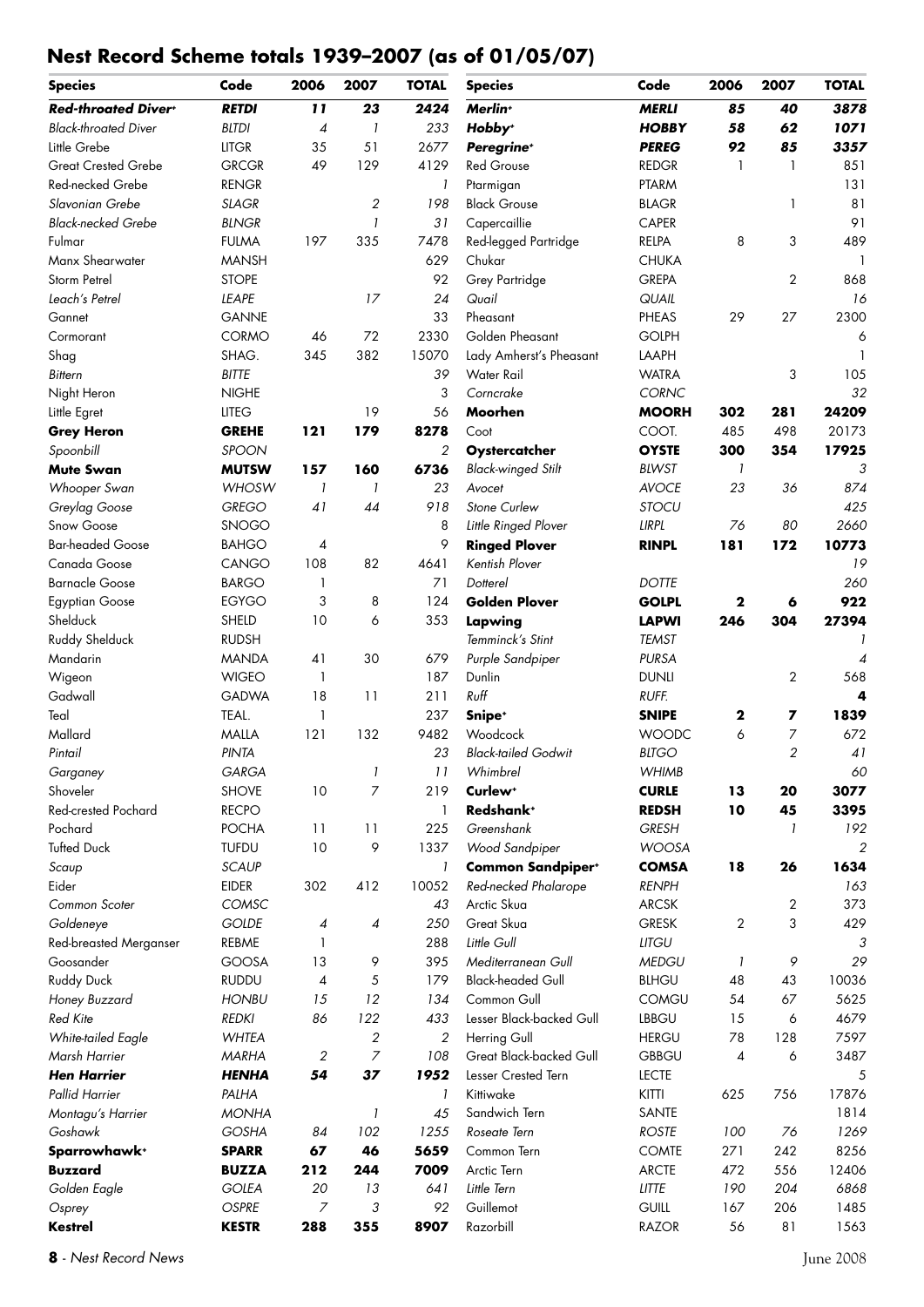| <b>Species</b>                   | Code         | 2006         | 2007 | <b>TOTAL</b>             | <b>Species</b>                  | Code         | 2006           | 2007           | <b>TOTAL</b>            |
|----------------------------------|--------------|--------------|------|--------------------------|---------------------------------|--------------|----------------|----------------|-------------------------|
| <b>Black Guillemot</b>           | <b>BLAGU</b> | 37           | 34   | 1732                     | Dartford Warbler                | <b>DARWA</b> | 12             | 13             | 533                     |
| Puffin                           | <b>PUFFI</b> | 100          | 105  | 1084                     | Lesser Whitethroat <sup>+</sup> | <b>LESWH</b> | 18             | 12             | 968                     |
| Feral Pigeon                     | <b>FERPI</b> | 24           | 6    | 2415                     | <b>Whitethroat</b> *            | <b>WHITE</b> | 90             | 62             | 6625                    |
| <b>Rock Dove</b>                 | <b>ROCDO</b> | 42           | 44   | 712                      | Garden Warbler+                 | <b>GARWA</b> | 36             | 36             | 2308                    |
| <b>Stock Dove</b>                | <b>STODO</b> | 493          | 643  | 11766                    | <b>Blackcap+</b>                | <b>BLACA</b> | 97             | 103            | 4085                    |
| Woodpigeon                       | <b>WOODP</b> | 493          | 527  | 30518                    | <b>Wood Warblert</b>            | <b>WOOWA</b> | 48             | 58             | 2756                    |
| <b>Collared Dove*</b>            | <b>COLDO</b> | 174          | 160  | 5795                     | Chiffchaff <sup>+</sup>         | <b>CHIFF</b> | 95             | $127$          | 3892                    |
| <b>Turtle Dove*</b>              | <b>TURDO</b> | 6            | 8    | 2067                     | <b>Willow Warbler*</b>          | <b>WILWA</b> | 125            | 138            | 13714                   |
| Ring-necked Parakeet             | <b>RINPA</b> |              |      | 49                       | Goldcrest <sup>+</sup>          | <b>GOLDC</b> | 14             | 19             | 923                     |
| Cuckoo                           | <b>CUCKO</b> | 4            | 3    | 2203                     | Firecrest                       | <b>FIREC</b> |                |                | 9                       |
| Snowy Owl                        | <b>SNOOW</b> |              |      | $\overline{2}$           | <b>Spotted Flycatcher</b>       | <b>SPOFL</b> | 200            | 117            | 12030                   |
| <b>Barn Owl</b>                  | <b>BAROW</b> | 1019         | 1656 | 12398                    | <b>Pied Flycatcher</b>          | <b>PIEFL</b> | 835            | 825            | 45265                   |
| Little Owl <sup>+</sup>          | <b>LITOW</b> | 113          | 108  | 2573                     | <b>Bearded Tit</b>              | <b>BEATI</b> | 9              |                | 352                     |
| <b>Tawny Owl</b>                 | <b>TAWOW</b> | 269          | 425  | 11928                    | Long-tailed Tit <sup>+</sup>    | <b>LOTTI</b> | 159            | 164            | 6669                    |
| Long-eared Owl+                  | <b>LOEOW</b> | 12           | 19   | 829                      | Marsh Tit <sup>+</sup>          | <b>MARTI</b> | 54             | 59             | 1719                    |
| Short-eared Owl+                 | <b>SHEOW</b> | $\mathbf{2}$ | 4    | 414                      | <b>Willow Titt</b>              | <b>WILTI</b> | 23             | 24             | 549                     |
| Nightjar                         | <b>NIJAR</b> | 60           | 79   | 1988                     | Crested Tit                     | <b>CRETI</b> | 2              | $\overline{2}$ | 458                     |
| Swift                            | <b>SWIFT</b> | 189          | 112  | 3009                     | Coal Tit                        | <b>COATI</b> | 64             | 74             | 5881                    |
| Kingfisher                       | <b>KINGF</b> | 17           | 24   | 764                      | <b>Blue Tit</b>                 | <b>BLUTI</b> | 4419           | 4551           | 121612                  |
| Hoopoe                           | <b>HOOPO</b> |              |      | $\overline{\phantom{a}}$ | <b>Great Tit</b>                | <b>GRETI</b> | 4069           | 4209           | 82594                   |
| Wryneck                          | <b>WRYNE</b> |              |      | 23                       | <b>Nuthatch</b>                 | <b>NUTHA</b> | 116            | 172            | 4506                    |
| Green Woodpecker+                | <b>GREWO</b> | 13           | 12   | 505                      | Treecreeper <sup>+</sup>        | <b>TREEC</b> | 33             | 52             | 2736                    |
| <b>Gt Spotted Woodpeckert</b>    | <b>GRSWO</b> | 126          | 135  | 2494                     | Short-toed Treecreeper          | <b>SHTTR</b> |                |                |                         |
| Lr Spotted Woodpecker+           | <b>LESWO</b> | 7            | 19   | 263                      | Golden Oriole                   | <b>GOLOR</b> |                | 1              | 42                      |
| <b>Woodlark</b>                  | <b>WOODL</b> | 82           | 113  | 1849                     | Red-backed Shrike               | <b>REBSH</b> | 1              | 2              | 258                     |
| Skylark <sup>+</sup>             | <b>SKYLA</b> | 55           | 57   | 8622                     | Jay <sup>+</sup>                | JAY          | 16             | 9              | 1639                    |
| <b>Sand Martin*</b>              | <b>SANMA</b> | 183          | 315  | 3661                     | Magpie <sup>+</sup>             | <b>MAGPI</b> | 87             | 61             | 8365                    |
| Swallow                          | <b>SWALL</b> | 2675         | 2386 | 69252                    | Chough                          | <b>CHOUG</b> | 29             | 28             | 981                     |
| <b>House Martin</b>              | <b>HOUMA</b> | 184          | 169  | 10615                    | Jackdaw                         | <b>JACKD</b> | 283            | 342            | 9056                    |
| <b>Tree Pipit+</b>               | <b>TREPI</b> | 44           | 40   | 2028                     | Rook <sup>+</sup>               | ROOK.        | 99             | 266            | 15255                   |
| <b>Meadow Pipit</b>              | <b>MEAPI</b> | 63           | 77   | 10034                    | <b>Carrion Crow+</b>            | CROW.        | 130            | 102            | 8290                    |
| <b>Rock Pipit+</b>               | <b>ROCPI</b> | 11           | 13   | 885                      | <b>Hooded Crow</b>              | <b>HOOCR</b> | $\overline{2}$ | $\overline{2}$ | 1153                    |
| Yellow Wagtail <sup>+</sup>      | <b>YELWA</b> | 5            | 11   | 1074                     | Raven                           | <b>RAVEN</b> | 140            | 217            | 4913                    |
| <b>Grey Wagtail</b> <sup>+</sup> | <b>GREWA</b> | 92           | 124  | 6552                     | Starling                        | <b>STARL</b> | 319            | 225            | 17785                   |
| <b>Pied Wagtail</b>              | <b>PIEWA</b> | 182          | 210  | 10927                    | <b>House Sparrow</b>            | <b>HOUSP</b> | 419            | 377            | 15419                   |
| <b>Dipper</b>                    | <b>DIPPE</b> | 224          | 241  | 10995                    | <b>Tree Sparrow</b>             | <b>TRESP</b> | 1967           | 2109           | 28557                   |
| Wren                             | <b>WREN.</b> | 208          | 279  | 17115                    | Chaffinch                       | <b>CHAFF</b> | 316            | 271            | 24571                   |
| <b>Dunnock</b>                   | <b>DUNNO</b> | 271          | 245  | 31903                    | Brambling                       | <b>BRAMB</b> |                |                | 2                       |
| <b>Robin</b>                     | <b>ROBIN</b> | 337          | 472  | 23140                    | Serin                           | <b>SERIN</b> |                |                |                         |
| Nightingale                      | <b>NIGAL</b> | 1            | L    | 488                      | Greenfinch                      | <b>GREFI</b> | 173            | 135            | 15333                   |
| Bluethroat                       | <b>BLUTH</b> |              |      | 2                        | Goldfinch <sup>+</sup>          | <b>GOLDF</b> | 83             | 79             | 3682                    |
| <b>Black Redstart</b>            | <b>BLARE</b> | 2            |      | 180                      | Siskin                          | <b>SISKI</b> | 2              | $\mathbf{1}$   | 92                      |
| Redstart <sup>+</sup>            | <b>REDST</b> | 110          | 99   | 7140                     | Linnet                          | <b>LINNE</b> | 198            | 155            | 29188                   |
| <b>Whinchat</b> *                | <b>WHINC</b> | 17           | 18   | 2497                     | Twite <sup>+</sup>              | <b>TWITE</b> | 9              | 2              | 1189                    |
| Stonechat <sup>+</sup>           | <b>STOCH</b> | 112          | 190  | 4331                     | Redpoll <sup>+</sup>            | <b>LESRE</b> | $\mathbf{2}$   | $\mathbf{2}$   | 1369                    |
| Wheatear <sup>+</sup>            | <b>WHEAT</b> | 54           | 54   | 4108                     | Parrot Crossbill                | PARCR        |                |                | 4                       |
| <b>Ring Ouzel*</b>               | <b>RINOU</b> | 38           | 6    | 1837                     | Crossbill                       | <b>CROSS</b> | 8              |                | 166                     |
| <b>Blackbird</b>                 | <b>BLABI</b> | 1113         | 1223 | 137548                   | Common Rosefinch                | <b>SCARO</b> |                |                |                         |
| Fieldfare                        | <b>FIELD</b> |              |      | 7                        | <b>Bullfinch*</b>               | <b>BULLF</b> | 44             | 61             | 6097                    |
| Song Thrush                      | <b>SONTH</b> | 409          | 409  | 76898                    | Hawfinch                        | <b>HAWFI</b> | 5              | 2              | 213                     |
| Redwing                          | <b>REDWI</b> |              |      | 125                      | <b>Snow Bunting</b>             | <b>SNOBU</b> |                |                | 202                     |
| Mistle Thrush <sup>+</sup>       | <b>MISTH</b> | 68           | 68   | 8382                     | Yellowhammer <sup>+</sup>       | <b>YELHA</b> | 111            | 121            | 8273                    |
| Cetti's Warbler                  | <b>CETWA</b> | 1            |      | 32                       | Cirl Bunting                    | <b>CIRBU</b> | 40             | 66             | 360                     |
| <b>Grasshopper Warblert</b>      | <b>GRAWA</b> | 9            | 7    | 427                      | <b>Reed Bunting*</b>            | <b>REEBU</b> | 83             | 66             | 8324                    |
| Savi's Warbler                   | SAVWA        |              |      | 4                        | <b>Corn Bunting*</b>            | <b>CORBU</b> | 5              | 8              | 1031                    |
| Sedge Warbler+                   | <b>SEDWA</b> | 37           | 26   | 5060                     |                                 |              |                |                |                         |
| Marsh Warbler                    | <b>MARWA</b> |              |      | 168                      | NUMBER OF RECORDS               |              |                |                | 31,900 34,282 1,424,227 |
| <b>Reed Warbler</b>              | <b>REEWA</b> | 498          | 241  | 17776                    |                                 |              |                |                |                         |

Species in bold are used within the BTO's Integrated Population Monitoring Programme. We would be particularly pleased to receive more records for those species marked with + (fewer than 150 records per year on average over the last 10 years). Schedule 1 species are in italics (please note that this list relates to GB classification and may vary for Eire, Northern Ireland and Isle of Man).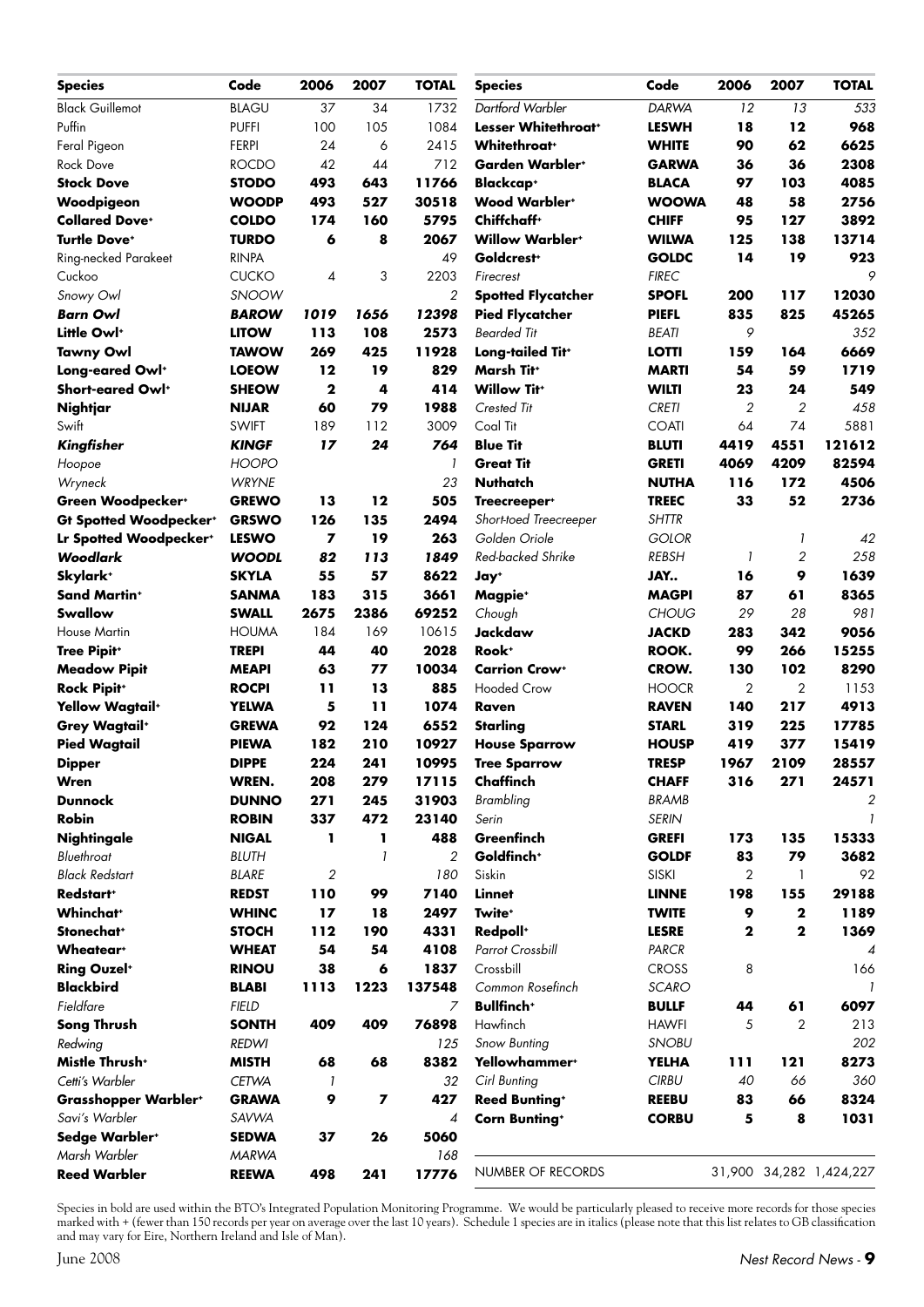## **Bridging the gap**

*One of the great things about nest monitoring is that a casual or passing interest can soon develop into a full-blown hobby and the most modest endeavour can quickly grow into an extremely valuable monitoring and conservation programme. Felicity Burge, a nest recorder from Herefordshire, tells us a Dipper success story grown from humble beginnings.*

It all started by chance, as I suppose many unexpected events<br>tend to do. I happened to attend the University of Birmingham's Tt all started by chance, as I suppose many unexpected events evening classes on birds in the 1970s and ended up going on a field trip to the Black Mountains to see Dippers, Kingfishers and Grey Wagtails in the hand as our then tutor, Dr Stephanie Tyler, treated us to a mist-netting demonstration.

Fascinated by these birds, I found myself searching stretches of the streams and tributaries of the river Monnow and the Olchon Brook in the Black Mountains for Dipper and Grey Wagtail nests and then calling in a qualified bird ringer when the young were old enough to ring. After a while, it occurred to me that I could cover this aspect of nest monitoring myself, so I trained to become a bird ringer and in 1989 was sufficiently qualified to 'do my own thing'.

Moving on to 2004, happenstance once again saw me receive an e-mail from the local County Recorder for Herefordshire, asking if I would like to contact a 'William' of the Herefordshire Ornithological Club, who had moved to the north of the county and was very interested in Dippers. I did this, and William and I went on to spend many days surveying the Rivers Teme, Arrow and Lugg for Dipper and Grey Wagtail nesting sites. These birds almost always nest over water and so we searched under every road and foot bridge that crossed these rivers and very quickly discovered that many were extremely unfriendly for Dippers in particular, having no ledges, holes or platforms where a prospecting bird might want to build a nest. A few bridges could easily be made suitable by positioning a plank of wood near or on the girders, but in most cases the structures were completely smooth underneath and lacking any adaptable ledge or crevice.



Conservation in action—a phonecall to the Highways and Transportation Department saved an active Dipper nest from being disturbed by roadworks. Photo by Felicity Burge.

Soon after, an unrelated meeting with the County Ecologist happened to reveal that we could perhaps apply for funding from the Environment Agency in South Wales for Dipper boxes to be made and erected under some of the more unsuitable bridges. William and I lost no time in pursuing this opportunity and after some fairly lengthy discussions with the Highways and Transportation Department of Herefordshire Council, and with more help from our County Ecologist, we managed to obtain 120 Dipper boxes, which we stored in William's garage.



A typical Dipper nest box mounted under a bridge, complete with occupants. Photo by Felicity Burge.

We set to work and by spring 2005 had successfully erected five of the boxes. One was used by a Grey Wagtail at Upper Lye and three young were later ringed, whilst of the four boxes in the Limebrook and Letchmoor areas, one housed a nest of four young and another produced two broods of four and three young, all of which were ringed.

Of course, providing suitable nesting sites is not just about erecting boxes. Dipper are specialist gravel-bed feeders and their food source can be affected by soil entering the streams during heavy rainfall, causing high turbidity and sedimentation. Although in some areas steps are being taken to prevent cattle and sheep entering the streams, such as on the Monnow, where Water Voles have recently been re-introduced, there is much still to be done on that front.

We have many more nest boxes still to put up, but the project has so far been a very exciting and rewarding exercise and we anticipate having many active nests to monitor in the future. If you're interested in the project or would like to help with the survey work, please do contact me on 01432 830482 or by e-mail (felicity@hurdlehall. freeserve.co.uk). I would like to thank the Environment Agency in South Wales for their co-operation and assistance in the funding of these boxes.

### **Nest record milestones passed in 2007**

- 120,000<sup>th</sup> Blue Tit Dartford Ringing Group
- 10,000th Meadow Pipit Colin Davison
- 7,000th Buzzard Merseyside Ringing Group
- $4,000$ <sup>th</sup> Blackcap Birklands Ringing Group
- 1,000th Puffin National Trust Farne Islands
- 500th Green Woodpecker Isabel Hildred
- 50th Little Egret Jez Blackburn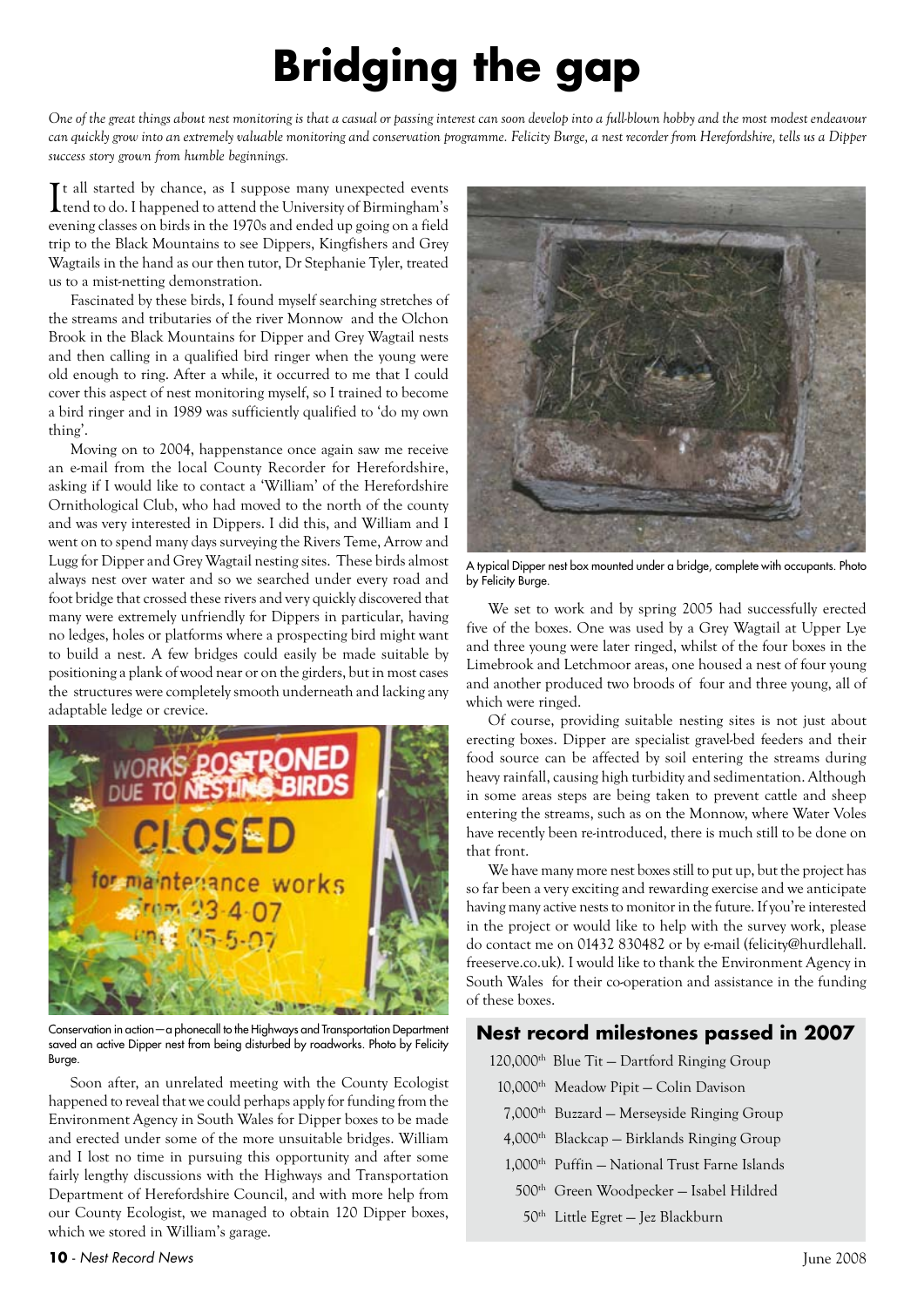## **R W Grainger (Bill) 1930–2007**

*BTO Research ecologist David Glue and long-time nest recorder Noel Fenwick provide an overview of the ornithological career of one of the NRS's most significant and long-standing contributors.*

The BTO received the very sad news in Autumn 2007 that Bill Grainger had died on the 24<sup>th</sup> August. With his passing, the Trust lost a loyal long-standing member and the Nest Record Scheme one of its foremost supporters and finest nest recorders.

It was in spring 1952 that Bill, along with his life-long field companion Noel Fenwick, set about finding, describing and charting the nesting fortunes of as wide an array of British breeding birds as circumstances would allow. In one of their early 1957 excursions, not having a car, Bill and Noel took the train from Durham to Berwick-on-Tweed and walked down the Northumberland coast, recording the first seabird nests for their field diary.

Bill joined the BTO in 1958, having attended a stimulating lecture delivered in nearby Newcastle by the late, great nest-finder Bruce Campbell, who was at one point organiser of the Nest Record Scheme. The NRS gave an extra dimension to Bill and Noel's hobby, and they were stimulated to nest-find and complete nest histories from sites the length of Britain. In 1959, Bruce Campbell advised Bill and Noel to make Aviemore the centre for their first trip to Scotland. This trip produced their first Common Gull nests and also a Dotterel, but no Crested Tits—they had all already fledged.



Common Gull is one of our most under-recorded breeding gulls, but was a staple of Bill Grainger's nest recording. Photo by Balsey & Reddick.

Having established their main sites for excursions away, Bill and Noel made regular trips the Northumberland coast over the years, but as cars became numerous, good breeding areas suffered. Not so in Scotland, where one trip in 1973 added four new species to the nest-finding list: Redwing, Twite, Greenshank and Black Guillemot. An added bonus the Saturday of that week was a Little Ringed Plover with four eggs back at their home in Weardale.

Bill travelled widely in his pursuit of 'new ones.' Doncaster gave him his first Nightjar nest record and Brampton Cliffs in Yorkshire were regularly visited for seabird records: Guillemot, Razorbill, Kittiwake, Puffin and Gannet. Over the years, Bill journeyed from his home in Durham to the North coast of Scotland and the Islands, to Kent, the New Forest and Cumberland. Except for three years at Newcastle University from 1960–63, few things would divert Bill from his nest-finding passion during March–June each season.

His diary entry from the beginning of the 1956 season reads, 'this coming season may prove difficult as writers are now married.' It didn't, of course!

Although Bill never lost his enthusiasm in the pursuit of new nest-finding ticks and the highest nest record total each year, he did become frustrated at the ever-increasing restriction placed upon his hobby. In the Durham dales, his favourite hunting grounds, Bill was well-known by farmers and game keepers, so there were few problems. One Saturday afternoon in 1967, in a wooded valley on the moor edge, with two friends, Bill found and recorded 51 nests of 19 species, all with eggs or young.



A Dotterel nest with eggs. Bill Grainger and Noel Fenwick are among the few nest recorders to contirbute to the 260 records we have for this species. Photo by Tom Addie.

Over the years, Bill, with his close friends, Noel, Paul, John and Maurice, monitored a remarkable 21,000 nests, spanning more than 160 species. As their annual totals show, the group developed their nest finding abilities into a finesse that few could match. In 1952, their first year of recording, Bill and Noel recorded 74 nests. Thirty seven years later, in 1989, the group found an astonishing 828 nests (excluding colonies) in a season.

While Bill remained the lynchpin of the group, fresh faces were brought into the team. When John Richardson and the late Maurice Longsdale joined the fold, batches of cards were submitted to the BTO under the letters 'JR' – a familiar code to nest records staff, indicative of quality nest histories. After the passing of Maurice Longsdale in 2003, and as Bill Grainger and John Richardson became less mobile, the role of team co-ordinators fell to Noel and his son Paul Fenwick, submitting under the equally familiar code 'PAFE'.

Fortunately, Bill and Noel have passed their hard-won field skills and knowledge on to friends and family, helping to ensure their efforts are followed-up in years to come. Bill's endeavours live on in the enormous body of records he has given to the BTO. His contribution is especially evident in the recordsets of rarer passerines—species that only nest finders of Bill's calibre have been able to monitor in significant numbers.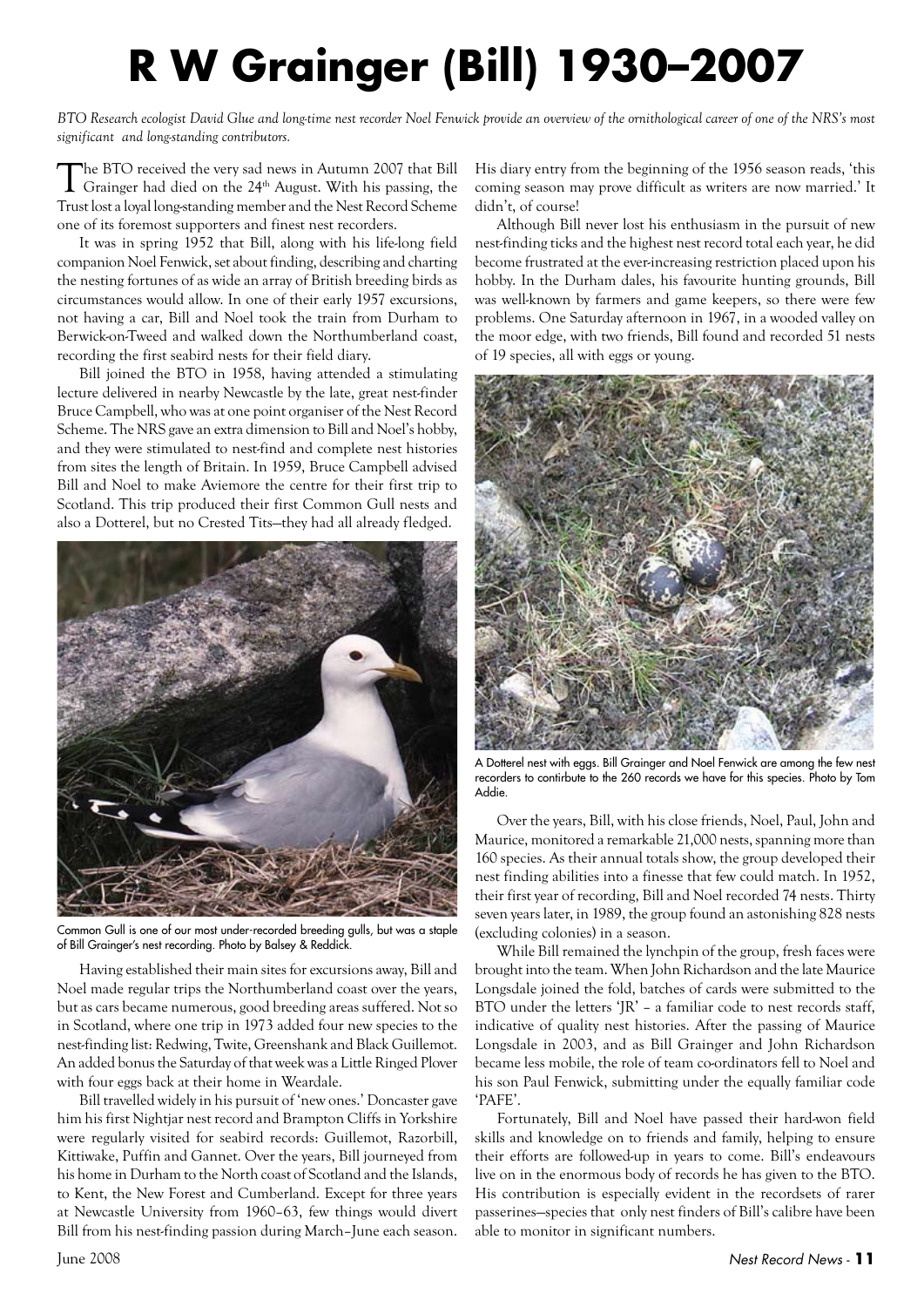## **Keeping an eye on the kids**

*Nest recording and pullus ringing have always made good bedfellows, yet in recent years the Ringing Unit has seen a downturn in the number of pulli being ringed, a trend the BTO is eager to reverse. Traditionally, many ringing groups have done an excellent job of combining the two disciplines, including the long-running South Manchester Ringing Group. Group member Tony Wilkinson here celebrates the last 40 years of the group's activities.*



A map of long-distance Meadow Pipit recaptures, ringed as pulli by South Manchester Ringing Group

The above map illustrates some of the more interesting<br>movements of Meadow Pipits ringed as pulli during the 40 years of South Manchester Ringing Group's (SMRG) existence and is just an idea being knocked around for a handout or 'Power Point' presentation at this year's North West Ringers' Conference. Back in 1968, the group's three founder members, Malcolm Calvert, Geoff McPherson and Rhys Green, could have had no idea what powerful images it would be possible to construct four decades later, in a matter of minutes, to show the fruits of their labour. At the advent of the group, Silicon technology, now taken for granted, had only just allowed computers to be placed on desks rather than occupy whole rooms.

Another new feature of those early days was motor car ownership, which had not long ceased to be the prerogative of the rich. Anyone could now drive up into the hills and use their car as a mobile hide from which to observe a moorland bird carrying food, locate its nest, ring the pulli and move on to another territory. A dozen nests per day could be recorded using this method and over the years SMRG members have used their vehicles to watch parents back to the nests of Meadow Pipit, Skylark, Ring Ouzel, Wheatear, Whinchat, Dipper and even Golden Plover on one occasion.

Ringing Swallow pulli was another early group activity and in the summer of 1977 one member, Dennis Elphick, personally ringed 1,350 pulli. In those days it seemed that every field in NE Cheshire was home to a herd of Friesians. They are now mostly gone and the Swallows with them, replaced by BMWs, Range Rovers, Mini Coopers and a few horses. In all, 27,000 Swallows have been ringed by the group over the years, the vast majority pulli. I well recall my ringing trainer and dedicated nest recording mentor, Nev Powell, telling a local countryside warden that he had never had a 'good' ringing recovery. Before the conversation was over, his mobile phone had rung and he had been told that one of his Swallow pulli, ringed a month or so earlier on the Tatton estate near Knutsford, had hit a Land Rover in Kruger National Park in the Transvaal.

It would be silly, despite its frequent airing, not to mention Malcolm Calvert's Reed Warbler marathon at Rostherne Mere, which alone has yielded 1,800 nest record cards and is second only to David Warden's gigantic effort at Chew Valley. Beat that, but remember to back up IPMR!

Over the years the Group has been involved in many nest box monitoring schemes, beginning with Pied Flycatcher and Redstart boxes and latterly Tree Sparrow and bigger 'box species' such as Barn Owl and Kestrel. As a result of a meeting at a ringing demonstration, our latest 'apprentice', 12 year-old Jake Gregory, has his own monitoring scheme comprising 50 boxes in a variety of sizes and shapes, from Blue Tit boxes to Tawny Owl chimney boxes. A budding ringer, Jake's first nine ringed birds were of course Meadow Pipits—though not pulli—and the first ringing tick on his new trainee permit last month was an adult Barn Owl.

Looking again at the map, 10 foreign recoveries of Meadow Pipits from 600 ringed broods might not seem very many and locations such as Estremadura in Portugal or Sevilla in Spain may sound more like the destinations of touring English football fans than our ringed fledglings. But then, do you know where your birds go?

Results of this calibre are within easy reach of any nest recorder who, being already accustomed to the task of finding and visiting nests, is prepared to take that small extra step of acquiring a permit to ring selected chicks. And when you consider the fascinating extra dimension that ringing pulli has brought to SMRG's own study of Meadow Pipit nests, it only emphasises how much more useful and indeed vital is such data to the BTO's Integrated Population Monitoring Programme. Ultimately, information on breeding success (nest recording) is of little value without accompanying data on survival (ringing) and vice-versa, which is why it is so important that both surveys are healthy. Combining nest recording and pullus ringing is the most efficient way of providing data for both and thereby maximising the conservation value of your efforts in the field. Pullus ringing also adds that extra challenge and enjoyment to the nest recorder's hobby.

If you are interested in ringing young at the nest, do get in touch with the Nest Records Unit. But be warned: if any nest recorder should want to emulate the feats of Malcolm Calvert, he ought to note that young Jake will be 50 years old before he exceeds the number of years that Malcolm has so far notched up, and as for the time he has spent monitoring Dippers, Neville will be 88 and I 108.



Who's holding this ladder? Neville Powell checks a Dipper nest. Photo by Steve **Suthill**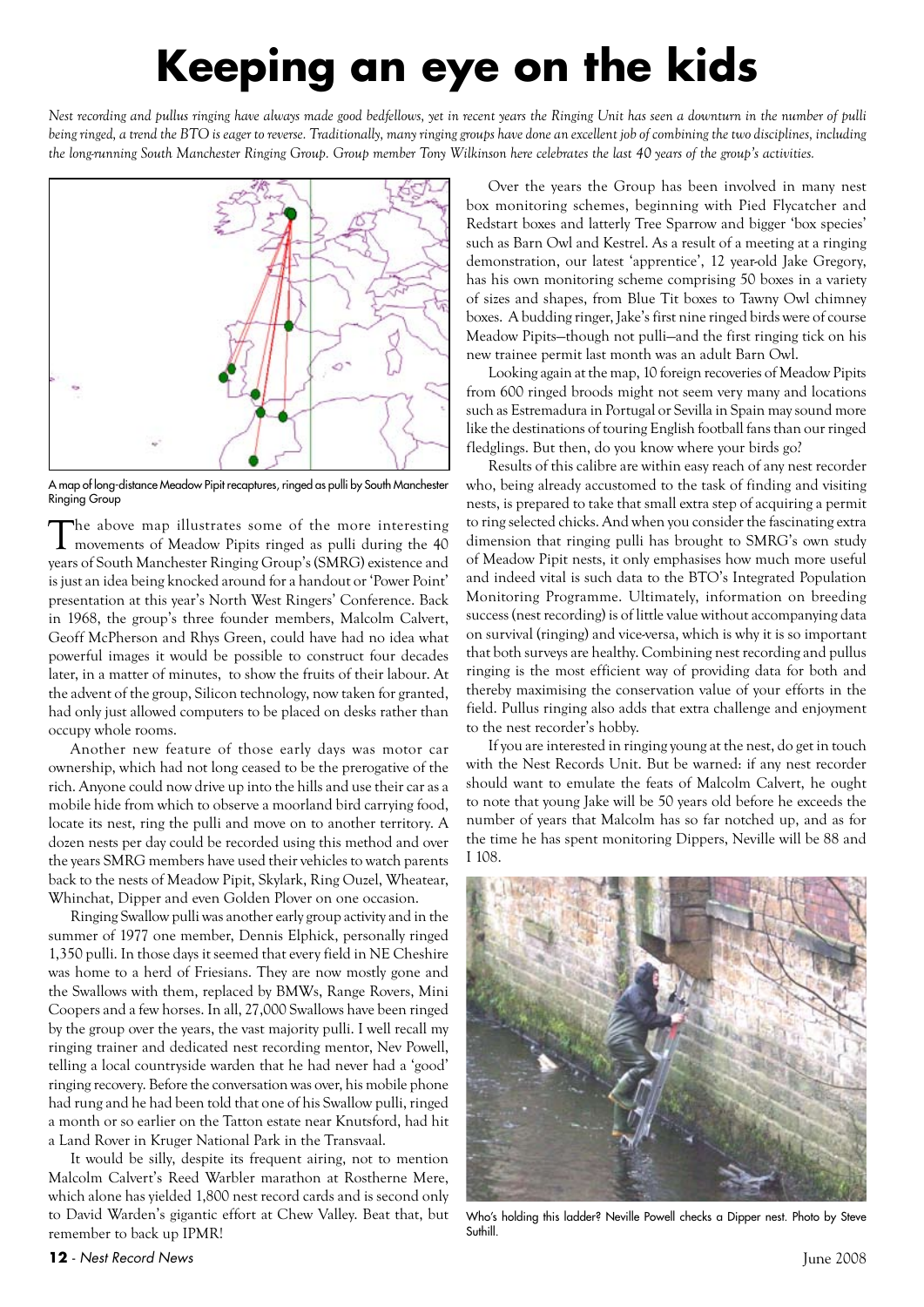## **Plentiful Papamoscas**

*Having run a comprehensive annual survey of nesting Spotted Flycatchers in Tewkescury, Gloucestershire since 2001, submitted over 300 nest records to the BTO and even written a book – 'The Spotted What?' – on the success of his community volunteer survey, John Clarke could be forgiven for wanting to get away from it all and enjoy a holiday in Majorca. Unfortunately, his chosen study species had other ideas...*

Majorca was not somewhere that I had considered as Spotted Flycatcher country. We were there for two weeks of rest and recuperation but having read a little about the local wildlife we decided to pack binoculars and cameras. This being the seventh year of my Spotted Flycatcher study in England, it was a little difficult to leave in mid-May just as the birds were arriving. However, I considered it would be good to switch off for a while and forget what is sometimes referred to in our house as the 'F' word!

But how wrong I was. It was only the second morning when I noticed a Spotted Flycatcher feeding in the garden of our villa. From my knowledge of the birds back home, its behaviour suggested that it was on territory. Another portent came that evening during a walk after supper, when we found another territory not 200 metres away! Then, within a few days, we discovered that wherever we went, we would see a Spotted Flycatcher within minutes of parking the car. From Albufeira Marshes, famous for wildfowl and waders, to boulder-strewn mountain passes with scrub barely two metres high, the flycatchers were there. In one mountain valley we walked, we kept careful note and were convinced that Spotted Flycatcher was one of the most common birds present, along with Serin, Goldfinch and Sardinian Warbler.

Tracking down nests, especially when they were at the egg stage, was extremely difficult in Majorca. It was often impossible to leave the road or track, either because the terrain was too difficult for me or because everywhere was fenced off and sometimes guarded by fierce dogs! But with the help of local people who invited us onto their land, we did locate two nests and also found a further six along roadsides. At one site the owner invited us in past his guard dog so that—we thought—we could show him a nest in an Olive tree. Instead, he showed us a second nest on a disused lamp fitting on his veranda!

Having studied around 250 nests in England—all of fairly uniform construction and location—it was a surprise to find them so different in Majorca. Here, a typical nest was built with dried grasses, string (in four nests), wool, feathers, dried leaves and Oak



Spotted Flycatcher nests were even to be found amongst sparse scrub in rocky valleys. Photo by Pamela Clarke.



A very scruffy and mis-shapen Spotted Flycatcher nest in Majorca. Both the nest site and construction were very different to the average nest in the UK. Photo by John Clarke.

catkins—all bound together in a loose and scruffy fashion and at least double the size of an English nest. Unlike our neat and compact nests, each nest cup I found in Spain had an uneven rim, behind which a bird's head and tail was much better camouflaged.

The nest sites too were different. In my study area, flycatchers build nests in the crevices of walls and trees or else flat against them in climbing shrubs. In Majorca, the nests were almost always built towards the lower, outer ends of branches – where they become pendulous and the foliage thickens. I have been able to think of only one possible reason for this. In England the threat of predation is varied but (aside from Grey Squirrel) is most likely to come from avian predators such as Magpie, Jay, Jackdaw and Tawny Owl—hence the need to hide the nests. But these birds do not occur in Majorca and so the main predators are probably mammals and reptiles, species that are more likely to be foiled by building a nest as far away from trunks and walls as possible.

The nests were mostly impossible to reach without a step-ladder, so we only able to examine one, a clutch of three with a bird incubating. Our friend with the guard dog told us that his nest had four eggs, that the site had been used for a number of years, and that the birds usually bred throughout July and August. If correct, this would indicate that Spotted Flycatchers in Majorca are often double-brooded and perhaps occasionally have third attempts.

I estimate that we saw around 250 Spotted Flycatchers during our holiday. It seemed to me that the species was so common that it could not have suffered a decline similar to the UK population. Would a comparison of the two populations be in order?

That we managed to locate and photograph so many nests is in part due to the patience and friendliness of the local Majorcans, who watched in amazement as—being unable to speak a word of their language—I garbled odd words from several tongues, gesticulated a lot and drew childish diagrams to help communicate. I still cringe with embarrassment at what became my opening gambit—"Ola! I am English." Then, pointing to camera, bird book and binoculars—"I am a biologgggist!"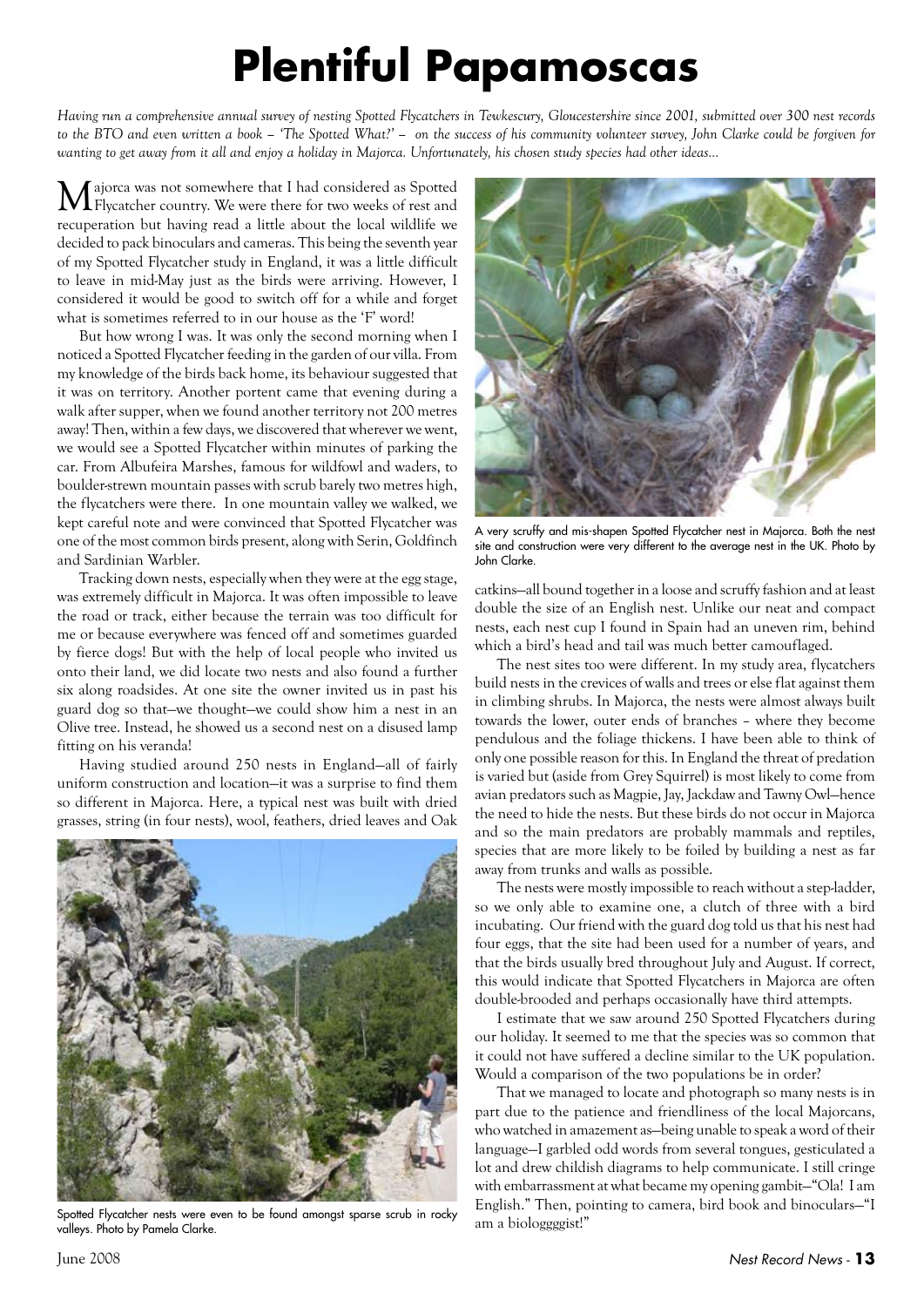### **Stablemates**

*Many nest recorders monitor colonies or small patches and endeavour to record the nests of all breeding pairs present. This level of monitoring, combined with the assistance of IPMR to compare data between years, can reveal a fascinating breeding history of the birds at a site, as they battle each year against multiple threats. Tom Kittle describes how the Swallows in his stable at Codicote, Hertfordshire, responded to the torrential May rains in 2007.*

ast year appeared to be a poor season for many breeding birds and, having monitored a small colony in a group of stables at Codicote in Hertfordshire since 2003, it was interesting to see how the Swallows at my site coped with rains from May onwards.

The colony is located in the beams of five stables that are still used to keep horses and are surrounded on three sides by a covered area used for stores. Very conveniently, the beams in four of the stables just allow the extension of a single section of a 10' 6" ladder. The remaining areas of the stable are lower and require only a pair of steps to check nests. The store area has nests at various heights and situations but none that are difficult to access.

I have been monitoring the colony since 2003 but birds have been nesting in the stable block for many years. The nests on the beams always survive the winter intact and most are reused each year after minor repairs, though new nests do appear from time to time. During the season, I make visits at weekly intervals with a few additional visits as necessary.

The first three years of monitoring revealed a similar number of nesting attempts and similar productivity: eight pairs nested and most had two successful broods. A very high proportion of eggs hatched, most young fledged and there were very few nest failures. In 2006, three of the eight pairs had a third brood, increasing the overall number of nesting attempts to 19, with an accompanying increase in total eggs laid and young fledged.

IPMR includes the facility to estimate first egg, hatching and



fledging dates per nesting attempt. When these dates are compared in a 'time-line of activity' for the stables, it appears that the same Swallow pairs are using either the same nest or one very close by for subsequent nesting attempts. Fig 1 shows a time-line of activity for each breeding Swallow pair in the stable block in 2007. Each pair of birds is represented by a horizontal line and the nesting attempts attributed to a given pair are shown on the same line. Each nesting attempt is labelled with the nest location code.

In 2007, 11 pairs arrived in the stables and by the end of May nine of them had nests, but the inclement weather resulted in quite a different outcome compared to previous nesting seasons. On the  $27<sup>th</sup>$  and the  $28<sup>th</sup>$  May, Royston, Hertfordshire, experienced 40 hours of almost continuous rain along with temperatures consistently below 10°C. The timing of this event in relation to nesting activity



Fig.1. Timeline of Swallow pair activity in the stable block over the 2007 breeding season. Thick lines represent nesting attempts; markers are first-egg dates, hatching dates and fledging dates; codes (e.g. D1) are nest sites. The dotted line marks the period of continuous rainfall.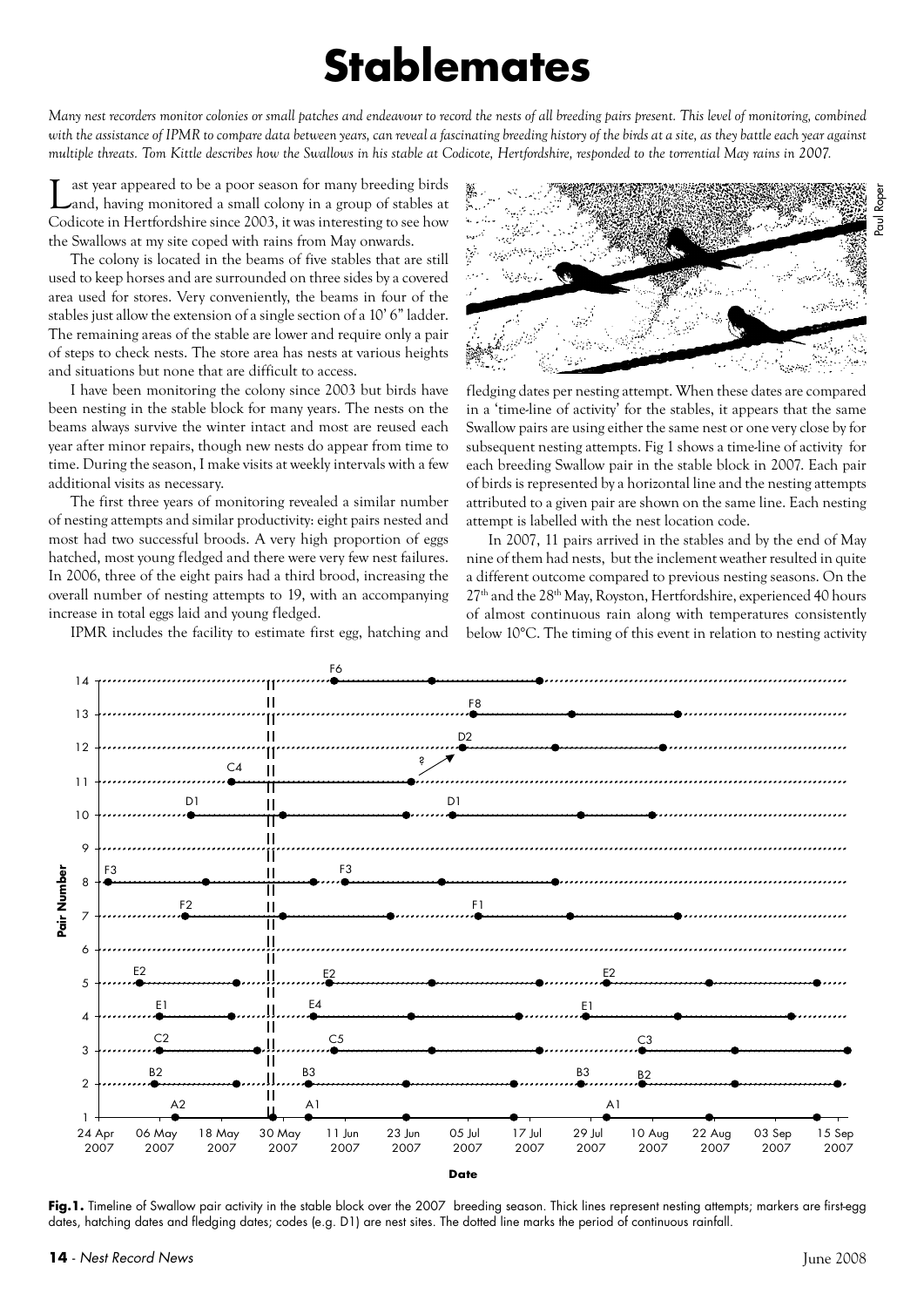

Having survived the downpours of 2007, a brood of Swallows prepare to leave the nest. Photo by Tom Kittle.

is indicated by the dashed vertical line in Fig 1. As can be seen in the diagram, of the nine nests active during the showers, the nests at sites A2, B2, C2, E1 and E2 contained very recently hatched young and the nest at site F3 had slightly older chicks. All the nests with very small young failed during the deluge, suggesting perhaps that the rain made it too difficult for the adults to find sufficient food for the family at the same time as brooding the small chicks during the low temperatures. The nest at site F3 did survive the showers, perhaps because the older chicks were less susceptible to the cold, and so too did nests at sites D1 and F2, which both contained live eggs.

After finding the failed nests, I was intrigued as to what the parents would do next. With the triple-brooding pairs of 2006 in mind, I wondered whether there was enough time to get off two more broods before the season's end, or whether each pair would have only a single replacement clutch. As can be seen in Figure 1, most of the pairs who failed early on did in fact raise two more broods successfully. This effort took the overall nest count for 2007 to 26 attempts – a much higher total than in previous years, although the early failures accordingly lowered the overall nesting success rate for the season. Unlike 2006, no pairs reared three successful broods – not even the pair that nested at site F3, which had fledged their first brood by early June.

One nesting attempt worth noting was that at site C4, which failed in mid-June. Four eggs were present in this nest on the 23rd May and the clutch size was the same on the 1st June, after the rainy period. Ten days later there were seven eggs in the nest, five of which later hatched on the 25<sup>th</sup> June. Unfortunately, all the nestlings subsequently died between the 2<sup>nd</sup> and the 6<sup>th</sup> July for unknown reasons. The very late increase in clutch size is interesting and there are a number of possible explanations. If the four eggs seen on the 23<sup>rd</sup> May were amongst the clutch of seven seen later, then at least some of the original four hatched. However, this would require a nine-day delay between the fourth and fifth egg, which is very unusual. Alternatively, it could have been that the four eggs I saw on the 1st June were the first four of an entirely new clutch, or that a new clutch was started after the 1st June.

All in all, it was an interesting breeding season and testament to the level of detail that can be obtained by monitoring a site intensively. Let's hope at least some of the fledged birds will make it back next year.

## **Warblers wanted**

As part of my PhD, I have spent the past few months working with Breeding Bird Survey (BBS) data in order to explore changes in the UK's Willow Warbler (*Phylloscopus trochilus*) population over the past 13 years. While much of this work is still in progress, early indications are in close agreement with the BTO's original analysis of these data and show marked differences in population changes on a national scale.

The next stage of the project will therefore be to start exploring the drivers of these population changes. In migrant species, such as the Willow Warbler, population change can, of course, be influenced by a suite of factors acting on the population throughout its range. By analysing Nest Record Scheme data, I will examine demographic factors such as laying date, brood size and overall productivity. I will then go on to investigate their relationship with a range of environmental correlates, such as local habitat and weather but also potential large-scale climatic influences.

The data collected by nest recorders provide an ideal opportunity to explore some of the possible consequences of climate change for a migrant species. For example, advances in the timing of food peaks have been found to cause a mismatch between timing of breeding and peak availability of prey in some species**<sup>1</sup>** . This has led to decreases in abundance of up to 90% in Pied Flycatcher populations in some areas of Europe and also a reduction in the number of second broods in Great Tit populations. I hope to explore similar patterns in Willow Warblers and to consider population-level responses in the face of climate change.

As you can see, Nest Record Scheme data will therefore be extremely valuable to this project, so if you've never tried finding the nests of *Phylloscopus* warblers and Willow Warblers in particular, why not have a go this year? Your efforts will be greatly appreciated and the data will help us to learn more about this vulnerable species.

#### *Catriona Morrison*

**1. Both C., Bouwhuis S., Lessells C.M. and Visser M.E. (2006).** Climate change and population declines in a longdistance migratory bird. *Nature* **441 (4)**: 81-83.

### **Where do our WILWA records come from? The total for 2007 by county...**

| Nottinghamshire        | 23             |  |
|------------------------|----------------|--|
| Fife                   | 19             |  |
| Oxfordshire            | 14             |  |
| Suffolk                | 8              |  |
| Cumbria                | 6              |  |
| Lothian                | 6              |  |
| Cheshire               | 5              |  |
| Shropshire             | 5              |  |
| Powys                  | 5              |  |
| <b>West Yorkshire</b>  | 5              |  |
| <b>Highland Region</b> | $\overline{4}$ |  |
| Somerset               | $\overline{A}$ |  |
| Avon                   | 3              |  |
| Elsewhere              | 31             |  |
| Total                  | 138            |  |